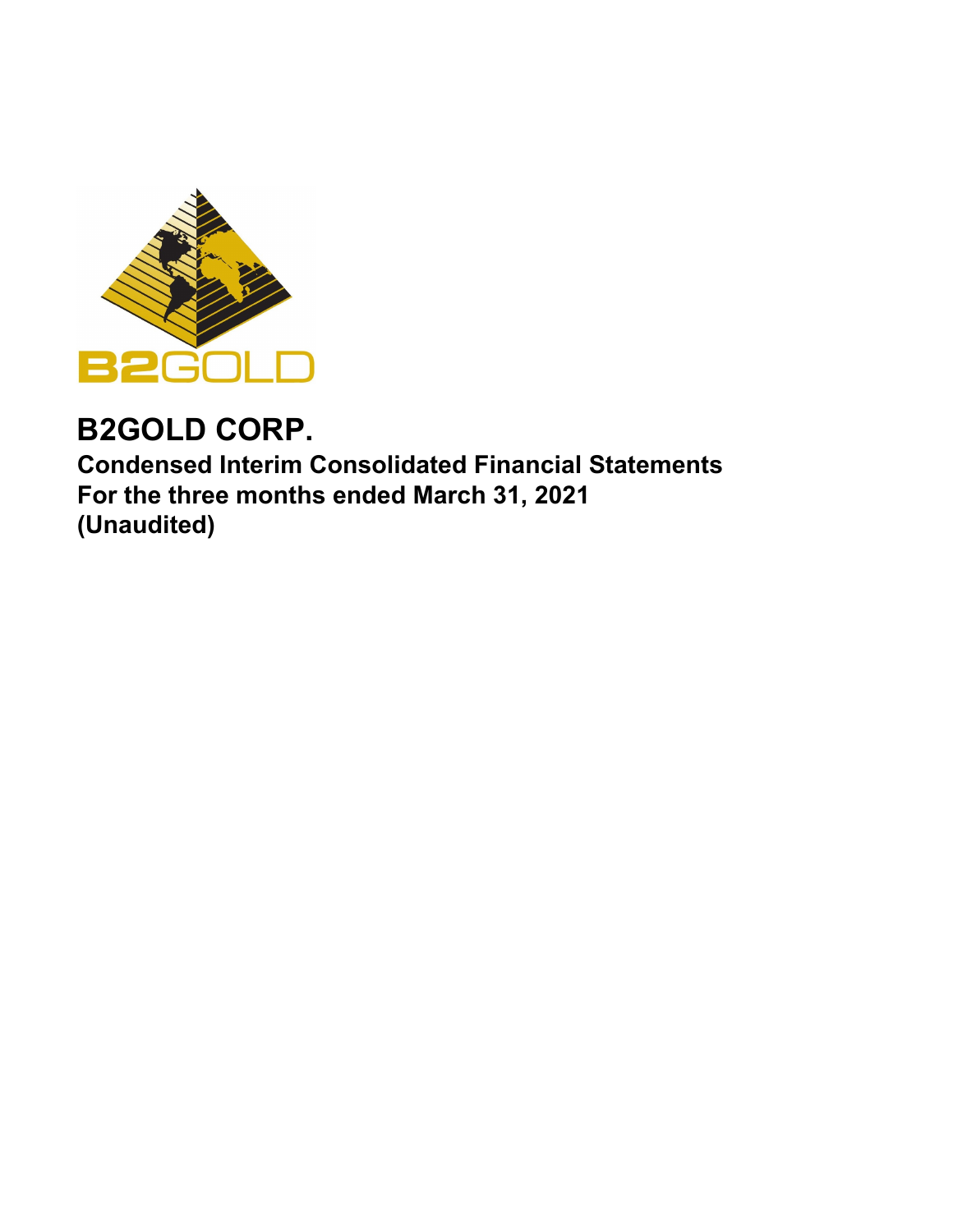# **B2GOLD CORP. CONDENSED INTERIM CONSOLIDATED STATEMENTS OF OPERATIONS FOR THE THREE MONTHS ENDED MARCH 31**

(Expressed in thousands of United States dollars, except per share amounts) (Unaudited)

|                                                                                     | 2021          | 2020          |
|-------------------------------------------------------------------------------------|---------------|---------------|
| <b>Gold revenue</b>                                                                 | \$<br>362,302 | \$<br>380,298 |
| <b>Cost of sales</b>                                                                |               |               |
| <b>Production costs</b>                                                             | (111, 632)    | (91, 556)     |
| Depreciation and depletion                                                          | (66, 727)     | (70, 612)     |
| Royalties and production taxes                                                      | (26, 526)     | (25, 731)     |
| <b>Total cost of sales</b>                                                          | (204, 885)    | (187, 899)    |
| <b>Gross profit</b>                                                                 | 157,417       | 192,399       |
| General and administrative                                                          | (10,098)      | (10, 188)     |
| Share-based payments (Note 9)                                                       | (1, 166)      | (3,647)       |
| Community relations                                                                 | (581)         | (3,734)       |
| Foreign exchange gains (losses)                                                     | 3,494         | (1, 232)      |
| Share of net income of associate                                                    | 5,066         | 6,400         |
| Other                                                                               | (3,956)       | (573)         |
| <b>Operating income</b>                                                             | 150,176       | 179,425       |
| Interest and financing expense                                                      | (2,896)       | (4, 517)      |
| Gains (losses) on derivative instruments                                            | 8,049         | (14, 842)     |
| Other                                                                               | (338)         | (179)         |
| Income from operations before taxes                                                 | 154,991       | 159,887       |
| Current income tax, withholding and other taxes (Note 13)                           | (41, 126)     | (63, 470)     |
| Deferred income tax expense (Note 13)                                               | (15, 033)     | (13, 409)     |
| Net income for the period                                                           | \$<br>98,832  | \$<br>83,008  |
| Attributable to:                                                                    |               |               |
| Shareholders of the Company                                                         | \$<br>91,555  | \$<br>72,287  |
| Non-controlling interests (Note 10)                                                 | 7,277         | 10,721        |
| Net income for the period                                                           | \$<br>98,832  | \$<br>83,008  |
| <b>Earnings per share</b><br>(attributable to shareholders of the Company) (Note 9) |               |               |
| <b>Basic</b>                                                                        | \$<br>0.09    | \$<br>0.07    |
| <b>Diluted</b>                                                                      | \$<br>0.09    | \$<br>0.07    |
| Weighted average number of common shares outstanding<br>(in thousands) (Note 9)     |               |               |
| <b>Basic</b>                                                                        | 1,051,544     | 1,035,032     |
| Diluted                                                                             | 1,062,006     | 1,047,943     |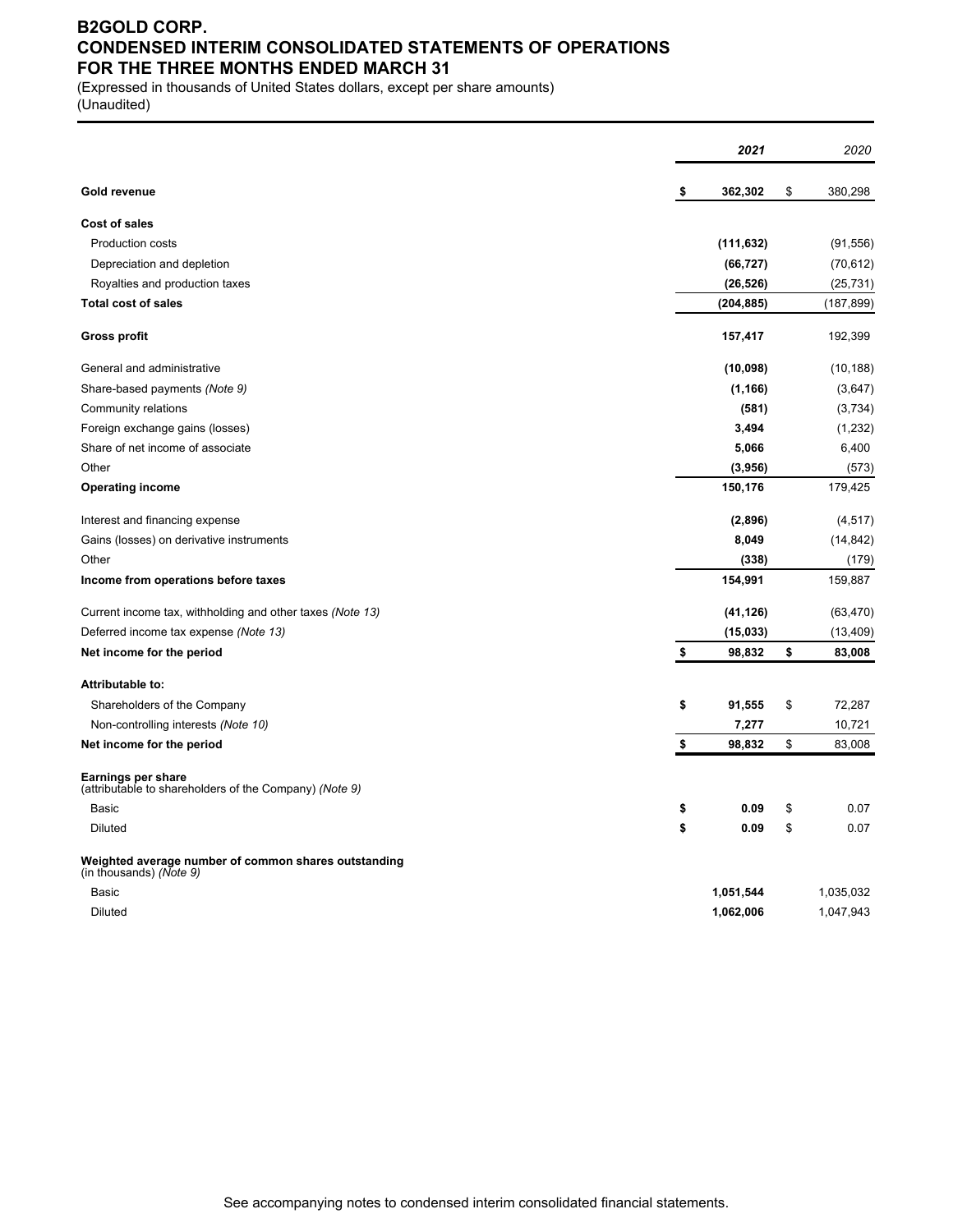### **B2GOLD CORP. CONDENSED INTERIM CONSOLIDATED STATEMENTS OF COMPREHENSIVE INCOME FOR THE THREE MONTHS ENDED MARCH 31**

(Expressed in thousands of United States dollars)

(Unaudited)

|                                                                 |    | 2021    |    | 2020   |
|-----------------------------------------------------------------|----|---------|----|--------|
| Net income for the period                                       | 5  | 98,832  | S  | 83,008 |
| Other comprehensive loss                                        |    |         |    |        |
| Items that will not be subsequently reclassified to net income: |    |         |    |        |
| Unrealized loss on investments                                  |    | (2,060) |    | (751)  |
| Other comprehensive loss for the period                         |    | (2,060) |    | (751)  |
| Total comprehensive income for the period                       |    | 96,772  | \$ | 82,257 |
| Other comprehensive loss attributable to:                       |    |         |    |        |
| Shareholders of the Company                                     | \$ | (2,060) | \$ | (751)  |
| Non-controlling interests                                       |    |         |    |        |
|                                                                 | S  | (2,060) | \$ | (751)  |
| Total comprehensive income attributable to:                     |    |         |    |        |
| Shareholders of the Company                                     | \$ | 89,495  | \$ | 71,536 |
| Non-controlling interests                                       |    | 7,277   |    | 10,721 |
|                                                                 | \$ | 96,772  | \$ | 82,257 |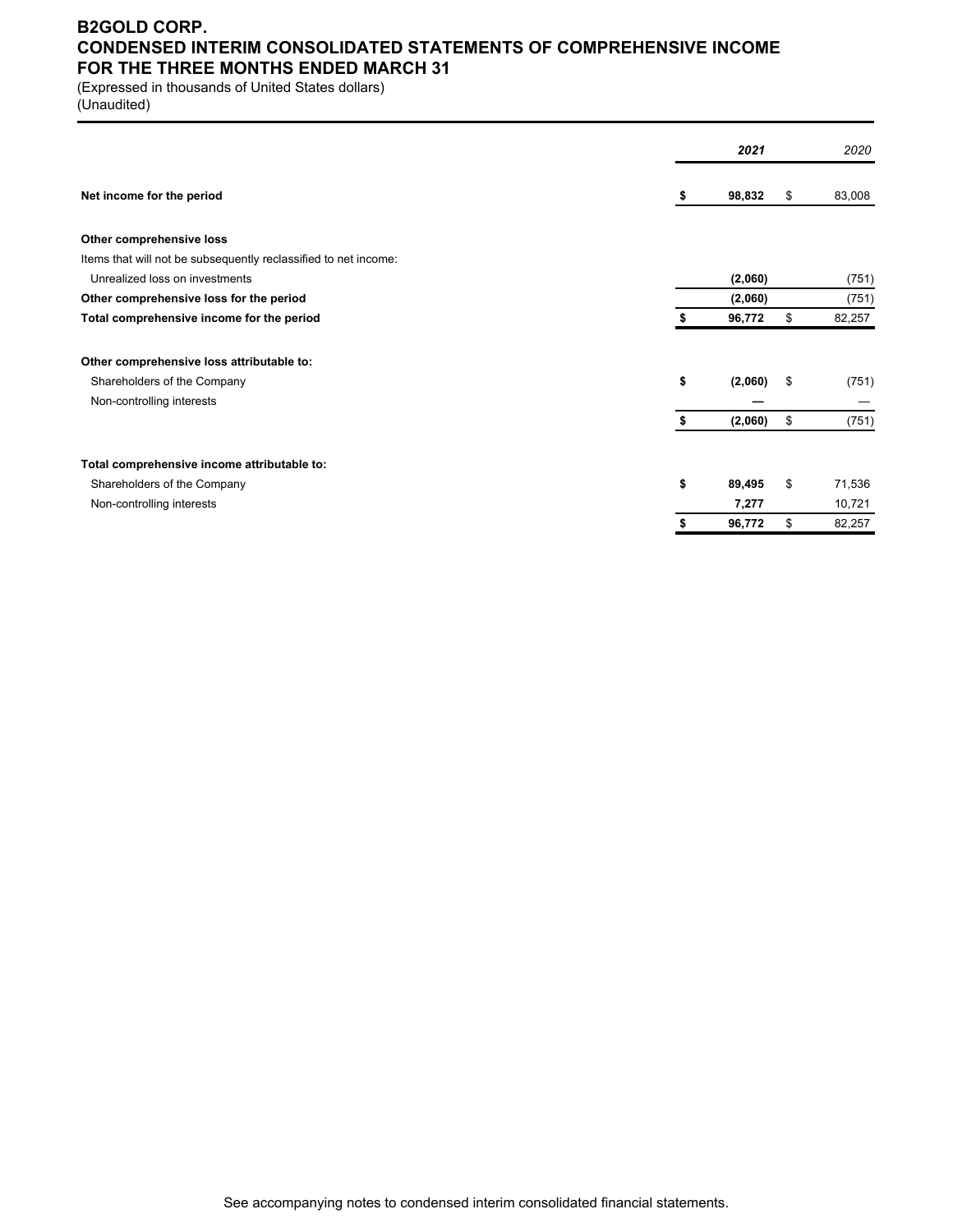# **B2GOLD CORP. CONDENSED INTERIM CONSOLIDATED STATEMENTS OF CASH FLOWS FOR THE THREE MONTHS ENDED MARCH 31**

(Expressed in thousands of United States dollars)

(Unaudited)

|                                                              | 2021          | 2020          |      |
|--------------------------------------------------------------|---------------|---------------|------|
| <b>Operating activities</b>                                  |               |               |      |
| Net income for the period                                    | \$<br>98,832  | \$<br>83,008  |      |
| Mine restoration provisions settled                          |               | (189)         |      |
| Non-cash charges, net (Note 14)                              | 75,199        | 104,529       |      |
| Changes in non-cash working capital (Note 14)                | (24, 866)     | 31,743        |      |
| Changes in long-term value added tax receivables             | (3, 311)      | (2,878)       |      |
| Cash provided by operating activities                        | 145,854       | 216,213       |      |
| <b>Financing activities</b>                                  |               |               |      |
| Repayment of revolving credit facility (Note 8)              |               | (25,000)      |      |
| Repayment of equipment loan facilities (Note 8)              | (7, 227)      | (10, 796)     |      |
| Interest and commitment fees paid                            | (911)         | (3,776)       |      |
| Cash proceeds from stock option exercises<br>(Note 9)        | 752           | 16,344        |      |
| Dividends paid (Note 9)                                      | (42,072)      | (10, 368)     |      |
| Principal payments on lease arrangements (Note 8)            | (735)         | (829)         |      |
| Distributions to non-controlling interest (Note 10)          | (2,000)       |               |      |
| Restricted cash movement                                     | 111           | 2,104         |      |
| Cash used by financing activities                            | (52,082)      | (32, 321)     |      |
| <b>Investing activities</b>                                  |               |               |      |
| Expenditures on mining interests:                            |               |               |      |
| Fekola Mine                                                  | (17, 396)     | (74, 133)     |      |
| Masbate Mine                                                 | (6, 564)      | (4,761)       |      |
| Otjikoto Mine                                                | (18, 875)     | (11, 732)     |      |
| <b>Gramalote Project</b>                                     | (3, 467)      | (12, 678)     |      |
| Other exploration and development (Note 14)                  | (10, 171)     | (9,364)       |      |
| Funding of reclamation accounts                              | (1, 321)      |               |      |
| Other                                                        | (1, 533)      |               | (17) |
| Cash used by investing activities                            | (59, 327)     | (112, 685)    |      |
| Increase in cash and cash equivalents                        | 34,445        | 71,207        |      |
| Effect of exchange rate changes on cash and cash equivalents | (1, 562)      | (3,864)       |      |
| Cash and cash equivalents, beginning of period               | 479,685       | 140,596       |      |
| Cash and cash equivalents, end of period                     | \$<br>512,568 | \$<br>207,939 |      |

**Supplementary cash flow information** *(Note 14)*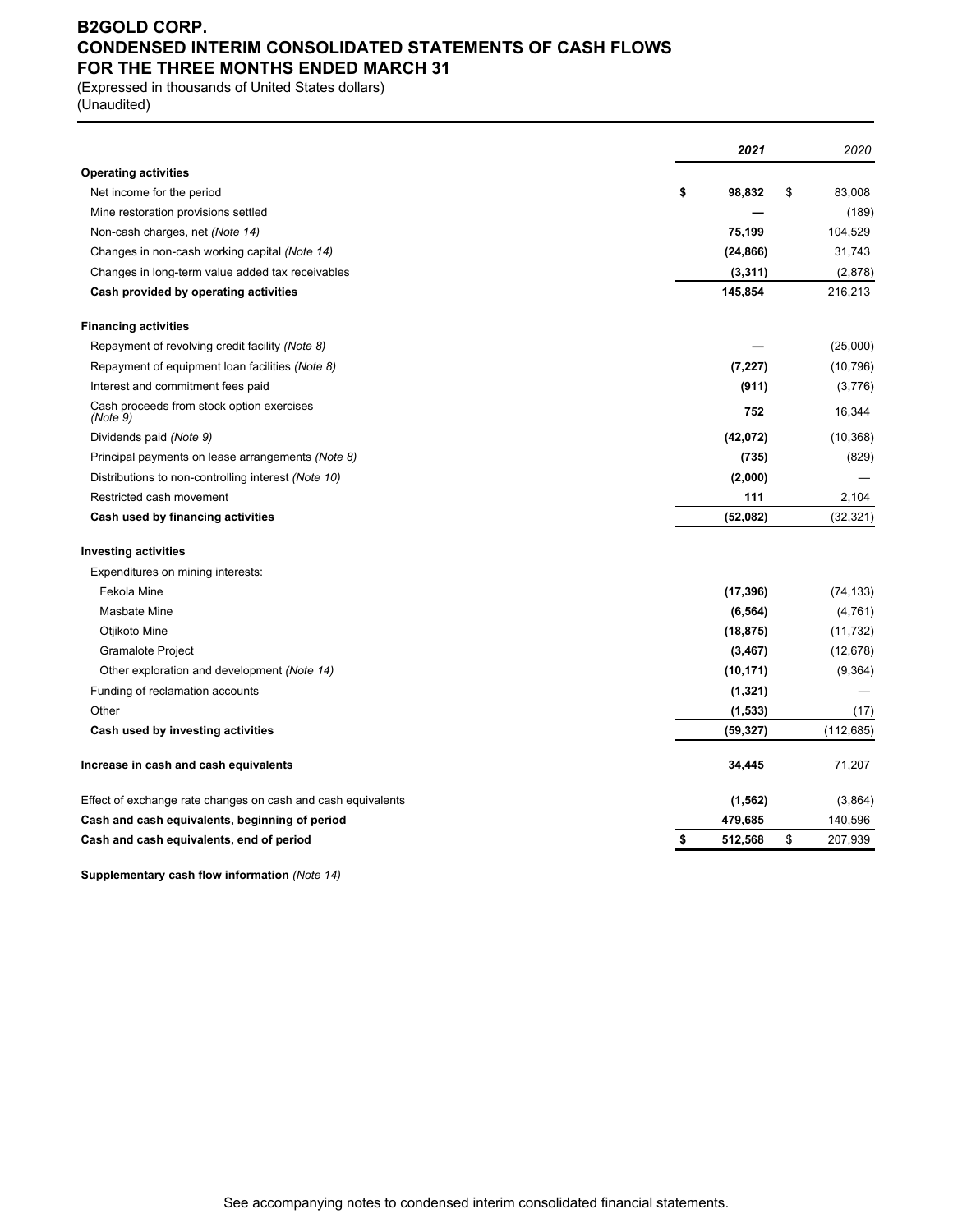# **B2GOLD CORP. CONDENSED INTERIM CONSOLIDATED BALANCE SHEETS**

(Expressed in thousands of United States dollars) (Unaudited)

|                                                                    |                    |          | As at March 31,<br>2021 | As at December 31,<br>2020 |
|--------------------------------------------------------------------|--------------------|----------|-------------------------|----------------------------|
| Assets                                                             |                    |          |                         |                            |
| Current                                                            |                    |          |                         |                            |
| Cash and cash equivalents                                          |                    |          | \$<br>512,568           | \$<br>479,685              |
| Accounts receivable, prepaids and other (Note 4)                   |                    |          | 30,128                  | 21,306                     |
| Value-added and other tax receivables                              |                    |          | 27,730                  | 11,797                     |
| Inventories (Note 5)                                               |                    |          | 255,462                 | 238,055                    |
| Assets classified as held for sale (Note 6)                        |                    |          | 16,749                  | 11,855                     |
|                                                                    |                    |          | 842,637                 | 762,698                    |
| Value-added tax receivables                                        |                    |          | 38,854                  | 35,383                     |
| Mining interests (Note 6 and Note 17 - Schedules)                  |                    |          |                         |                            |
| Owned by subsidiaries and joint operations                         |                    |          | 2,351,601               | 2,387,020                  |
| Investments in associates                                          |                    |          | 81,301                  | 76,235                     |
| <b>Other assets (Note 7)</b>                                       |                    |          | 77,078                  | 76,496                     |
| Deferred income taxes                                              |                    |          | 9,783                   | 24,547                     |
|                                                                    |                    |          | \$<br>3,401,254         | \$<br>3,362,379            |
| Liabilities                                                        |                    |          |                         |                            |
| Current                                                            |                    |          |                         |                            |
| Accounts payable and accrued liabilities                           |                    |          | \$<br>83,475            | \$<br>89,062               |
| Current income and other taxes payable                             |                    |          | 165,791                 | 154,709                    |
| Current portion of long-term debt (Note 8)                         |                    |          | 33,120                  | 34,111                     |
| Other current liabilities                                          |                    |          | 7,258                   | 8,211                      |
|                                                                    |                    |          | 289,644                 | 286,093                    |
| Long-term debt (Note 8)                                            |                    |          | 67,025                  | 75,911                     |
| Mine restoration provisions                                        |                    |          | 92,062                  | 104,282                    |
| Deferred income taxes                                              |                    |          | 221,172                 | 220,903                    |
| <b>Employee benefits obligation</b>                                |                    |          | 7,250                   | 5,874                      |
| Other long-term liabilities                                        |                    |          | 7,187                   | 8,726                      |
|                                                                    |                    |          | 684,340                 | 701,789                    |
| Equity                                                             |                    |          |                         |                            |
| Shareholders' equity                                               |                    |          |                         |                            |
| Share capital (Note 9)                                             |                    |          |                         |                            |
| Issued: 1,051,697,473 common shares (Dec 31, 2020 - 1,051,138,175) |                    |          | 2,408,804               | 2,407,734                  |
| Contributed surplus                                                |                    |          | 51,167                  | 48,472                     |
| Accumulated other comprehensive loss                               |                    |          | (140, 593)              | (138, 533)                 |
| Retained earnings                                                  |                    |          | 303,352                 | 254,343                    |
|                                                                    |                    |          | 2,622,730               | 2,572,016                  |
| Non-controlling interests (Note 10)                                |                    |          | 94,184                  | 88,574                     |
|                                                                    |                    |          | 2,716,914               | 2,660,590                  |
|                                                                    |                    |          | \$<br>3,401,254         | \$<br>3,362,379            |
| Commitments (Note 16)                                              |                    |          |                         |                            |
| Approved by the Board                                              | "Clive T. Johnson" | Director | "Robert J. Gayton"      | Director                   |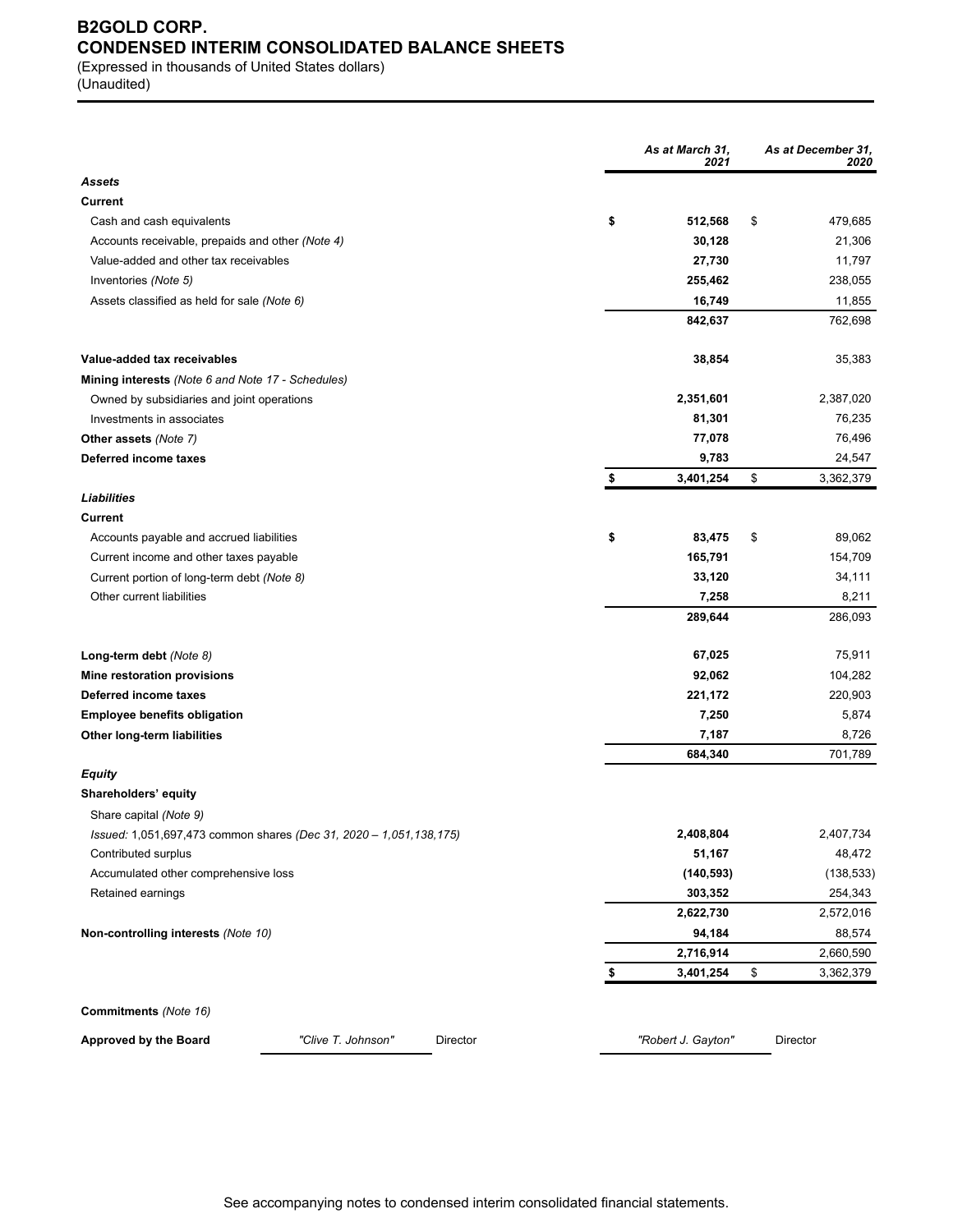### **B2GOLD CORP. CONDENSED INTERIM CONSOLIDATED STATEMENTS OF CHANGES IN EQUITY FOR THE THREE MONTHS ENDED MARCH 31**

(Expressed in thousands of United States dollars) (Unaudited)

|                                                           |                           |                         |                        |      | 2021                                                 |                             |                                  |                     |
|-----------------------------------------------------------|---------------------------|-------------------------|------------------------|------|------------------------------------------------------|-----------------------------|----------------------------------|---------------------|
|                                                           | <b>Shares</b><br>('000's) | <b>Share</b><br>capital | Contributed<br>surplus |      | <b>Accumulated</b><br>other<br>comprehensive<br>loss | <b>Retained</b><br>earnings | Non-<br>controlling<br>interests | Total<br>equity     |
| Balance at December 31, 2020                              | 1,051,138                 | $$2,407,734$ \$         | 48,472 \$              |      | $(138, 533)$ \$                                      | 254,343 \$                  |                                  | 88,574 \$ 2,660,590 |
| Net income for the period                                 |                           |                         |                        |      |                                                      | 91,555                      | 7,277                            | 98,832              |
| Dividends (Note 9)                                        |                           |                         | 245                    |      |                                                      | (42, 366)                   |                                  | (42, 121)           |
| Unrealised loss on investments                            |                           |                         |                        |      | (2,060)                                              |                             |                                  | (2,060)             |
| Shares issued on exercise of stock options<br>(Note 9)    | 552                       | 752                     |                        |      |                                                      |                             |                                  | 752                 |
| Shares issued on vesting of RSUs<br>(Note 9)              | 7                         | 24                      |                        | (24) |                                                      |                             |                                  |                     |
| Transactions with non-controlling interest<br>(Note 10)   |                           |                         |                        |      |                                                      | (180)                       | (1,667)                          | (1,847)             |
| Share-based payments (Note 9)                             |                           |                         | 2,768                  |      |                                                      |                             |                                  | 2,768               |
| Transfer to share capital on exercise of<br>stock options |                           | 294                     | (294)                  |      |                                                      |                             |                                  |                     |
| Balance at March 31, 2021                                 | 1,051,697                 | $$2,408,804$ \$         | 51,167 \$              |      | $(140, 593)$ \$                                      | 303,352 \$                  |                                  | 94,184 \$2,716,914  |

|                                                           |                           | 2020             |  |                        |  |                                                      |                 |                                  |                 |
|-----------------------------------------------------------|---------------------------|------------------|--|------------------------|--|------------------------------------------------------|-----------------|----------------------------------|-----------------|
|                                                           | <b>Shares</b><br>('000's) | Share<br>capital |  | Contributed<br>surplus |  | <b>Accumulated</b><br>other<br>comprehensive<br>loss | <b>Deficit</b>  | Non-<br>controlling<br>interests | Total<br>equity |
| Balance at December 31, 2019                              | 1,030,400                 | $$2,339,874$ \$  |  | 56,685 \$              |  | $(145,071)$ \$                                       | $(261, 245)$ \$ | 61,409                           | \$ 2,051,652    |
| Net income for the period                                 |                           |                  |  |                        |  |                                                      | 72,287          | 10,721                           | 83,008          |
| Dividends (Note 9)                                        |                           |                  |  |                        |  | —                                                    | (10, 368)       |                                  | (10, 368)       |
| Unrealised loss on investments                            |                           |                  |  |                        |  | (751)                                                |                 |                                  | (751)           |
| Shares issued on exercise of stock options<br>(Note 9)    | 6,498                     | 14,844           |  |                        |  |                                                      |                 |                                  | 14,844          |
| Interest on loan to non-controlling interest<br>(Note 10) |                           |                  |  |                        |  |                                                      | 933             | (793)                            | 140             |
| Share-based payments (Note 9)                             |                           |                  |  | 3,714                  |  |                                                      |                 |                                  | 3,714           |
| Transfer to share capital on exercise of<br>stock options |                           | 6,733            |  | (6, 733)               |  |                                                      |                 |                                  |                 |
| Balance at March 31, 2020                                 | 1,036,898                 | $$2,361,451$ \$  |  | 53,666 \$              |  | $(145, 822)$ \$                                      | $(198, 393)$ \$ | 71,337                           | \$2,142,239     |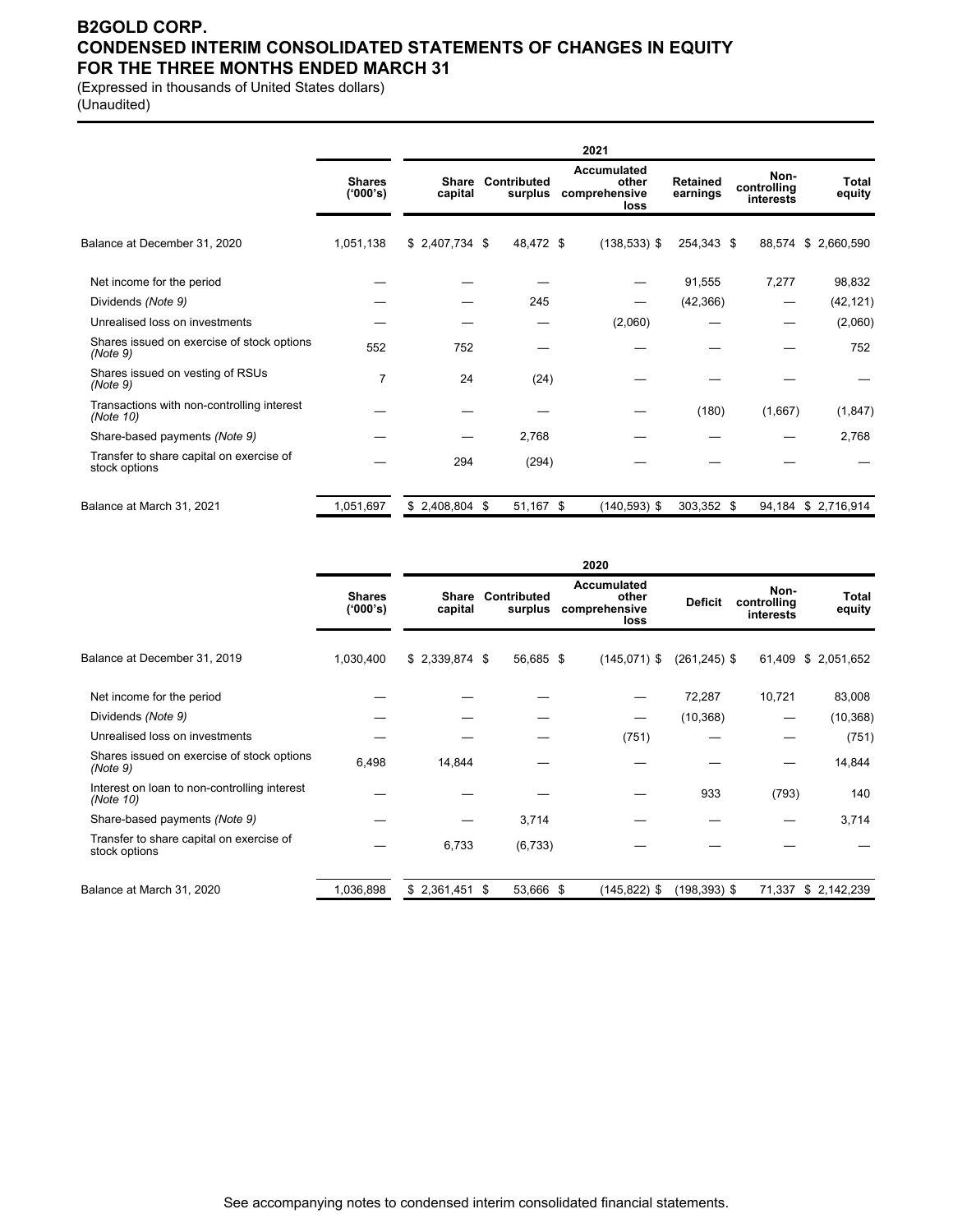(All tabular amounts are in thousands of United States dollars unless otherwise stated) (Unaudited)

#### *1 Nature of operations*

B2Gold Corp. ("B2Gold" or the "Company") is a Vancouver-based gold producer with three operating mines. The Company operates the Fekola Mine in Mali, the Masbate Mine in the Philippines and the Otjikoto Mine in Namibia. The Company also has a 50% joint operation interest in the Gramalote Project in Colombia and an 81% interest in the Kiaka Project in Burkina Faso. In addition, the Company has a portfolio of other evaluation and exploration assets in Mali, Burkina Faso, Namibia, Uzbekistan and Finland.

B2Gold is a public company which is listed on the Toronto Stock Exchange under the symbol "BTO", the NYSE American LLC under the symbol "BTG" and the Namibian Stock Exchange under the symbol "B2G". B2Gold's head office is located at Suite 3400, Park Place, 666 Burrard Street, Vancouver, British Columbia, V6C 2X8.

#### *2 Basis of preparation*

These condensed interim consolidated financial statements have been prepared in accordance with International Accounting Standard 34, *Interim Financial Reporting* of International Financial Reporting Standards as issued by the International Accounting Standards Board ("IFRS"). These condensed interim consolidated financial statements should be read in conjunction with the audited consolidated financial statements for the year ended December 31, 2020, which have been prepared in accordance with IFRS.

These condensed interim consolidated financial statements follow the same accounting policies and methods of application as the most recent audited consolidated financial statements of the Company.

These condensed consolidated interim financial statements were authorized for issue by the Board of Directors on May 4, 2021.

#### *3 Significant accounting judgements and estimates*

The preparation of these financial statements in conformity with IFRS requires judgements and estimates that affect the amounts reported. Those judgements and estimates concerning the future may differ from actual results. The following are the areas of accounting policy judgement and accounting estimates applied by management that most significantly affect the Company's financial statements, including those areas of estimation uncertainty that could result in a material adjustment to the carrying amounts of assets and liabilities within the next financial year.

#### *COVID-19 estimation uncertainty*

A global pandemic related to COVID-19 was declared by the World Health Organization in March 2020. The current and expected impacts on global commerce have been and are anticipated to continue to be far-reaching. To date, globally, there has been significant volatility in commodity prices and foreign exchange rates, restrictions on the conduct of business in many jurisdictions, including travel restrictions, and supply chain disruptions. There is significant ongoing global uncertainty surrounding COVID-19 and the extent and duration of the impact that it may have.

The areas of judgement and estimation uncertainty for the Company which may be impacted include estimates used to determine recoverable reserves and resources, estimates used to determine the recoverable amounts of long-lived assets, estimates used to determine the recoverable amounts of value-added tax receivables and estimates regarding deferred income taxes and valuation allowances. The impact of COVID-19 on the global economic environment, and the local jurisdictions in which the Company operates, could result in changes to the way the Company runs its mines. These changes could result in revenues or costs being different from the Company's expectations. This impact could be material.

#### *Mineral reserve and resource estimates*

Mineral reserves are estimates of the amount of ore that can be economically and legally extracted from the Company's mining properties. The Company estimates its mineral reserves and mineral resources based on information compiled by appropriately qualified persons relating to the geological data on the size, depth and shape of the ore body, and requires complex geological judgements to interpret the data. The estimation of recoverable reserves is based upon factors such as estimates of foreign exchange rates, commodity prices, future capital requirements, metallurgical recoveries, permitting and production costs along with geological assumptions and judgements made in estimating the size, and grade of the ore body. Changes in the reserve or resource estimates may impact the carrying value of mining interests, mine restoration provisions, recognition of deferred tax assets, depreciation and amortization charges and royalties receivable.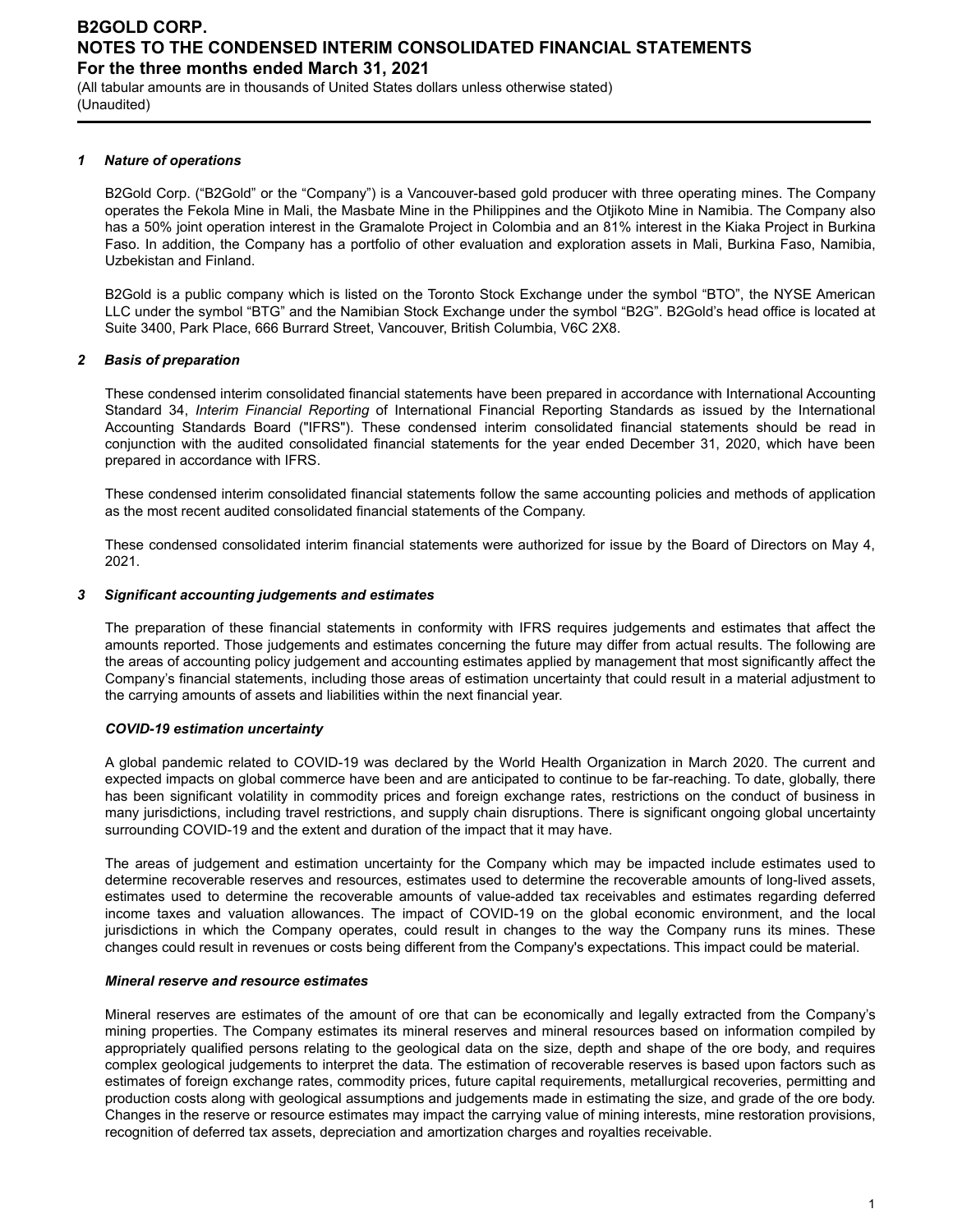(All tabular amounts are in thousands of United States dollars unless otherwise stated) (Unaudited)

#### *Impairment of long-lived assets*

Long-lived assets are tested for impairment, or reversal of a previous impairment, if there is an indicator of impairment or a subsequent reversal. Calculating the estimated recoverable amount of cash generating units for long-lived assets requires management to make estimates and assumptions that include such factors as reserves and resources, future production levels, metallurgical recovery estimates, operating and capital costs, future metal prices and discount rates. Changes in any of these assumptions or estimates used in determining the recoverable amount could impact the analysis. Such changes could be material.

#### *Value-added tax receivables*

The Company incurs indirect taxes, including value-added tax, on purchases of goods and services at its operating mines and development projects. Indirect tax balances are recorded at their estimated recoverable amounts within current or longterm assets, net of provisions, and reflect the Company's best estimate of their recoverability under existing tax rules in the respective jurisdictions in which they arise. Management's assessment of recoverability considers the probable outcomes of claimed deductions and/or disputes. The provisions and balance sheet classifications made to date may be subject to change and such change may be material.

#### *Uncertain tax positions*

The Company's operations involve the application of complex tax regulations in multiple international jurisdictions. Determining the tax treatment of a transaction requires the Company to apply judgement in its interpretation of the applicable tax law. These positions are not final until accepted by the relevant tax authority. The tax treatment may change based on the result of assessments or audits by the tax authorities often years after the initial filing.

The Company recognizes and records potential liabilities for uncertain tax positions based on its assessment of the amount, or range of amounts of tax that will be due. The Company adjusts these accruals as new information becomes available. Due to the complexity and uncertainty associated with certain tax treatments, the ultimate resolution could result in a payment that is materially different from the Company's current estimate of the tax liabilities.

#### *Current and deferred income taxes*

The Company is periodically required to estimate the tax basis of assets and liabilities. Where applicable tax laws and regulations are either unclear or subject to varying interpretations, it is possible that changes in these estimates could occur that materially affect the amounts of deferred income tax assets and liabilities recorded in the financial statements. Changes in deferred tax assets and liabilities generally have a direct impact on earnings in the period that the changes occur.

Each period, the Company evaluates the likelihood of whether some portion or all of each deferred tax asset will not be realized. This evaluation is based on historic and future expected levels of taxable income and the associated repatriation of retained earnings, the pattern and timing of reversals of taxable temporary timing differences that give rise to deferred tax liabilities, and tax planning initiatives. Levels of future taxable income are affected by, among other things, market gold prices, production costs, quantities of proven and probable gold reserves, interest rates and foreign currency exchange rates. The availability of retained earnings for distribution depends on future levels of taxable income as well as future reclamation expenditures, capital expenditures, dividends and other uses of available cash flow.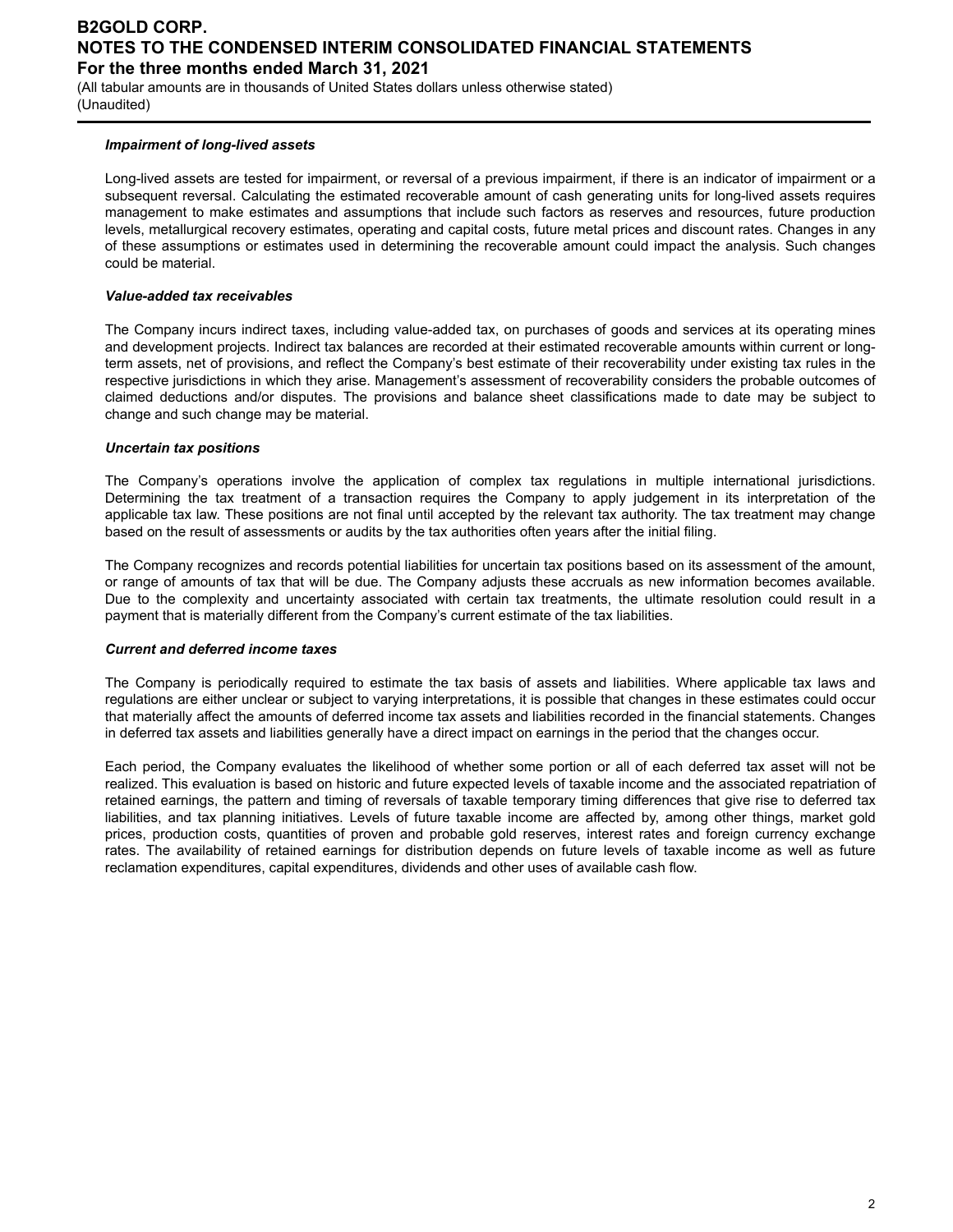(All tabular amounts are in thousands of United States dollars unless otherwise stated) (Unaudited)

#### *4 Accounts receivable, prepaids and other*

|                                           | March 31, 2021 | <b>December 31, 2020</b> |
|-------------------------------------------|----------------|--------------------------|
|                                           | S              | S                        |
|                                           |                |                          |
| Supplier advances                         | 9,734          | 5,208                    |
| Current portion of derivative instruments | 8,257          | 3,252                    |
| Prepaid expenses                          | 4,773          | 4,903                    |
| Other receivables                         | 7.364          | 7,943                    |
|                                           | 30,128         | 21,306                   |

#### *5 Inventories*

|                          | March 31, 2021 | December 31, 2020 |  |
|--------------------------|----------------|-------------------|--|
|                          | \$             | \$                |  |
| Gold and silver bullion  | 48.065         | 39,157            |  |
| In-process inventory     | 12,610         | 7,984             |  |
| Ore stock-pile inventory | 69,272         | 71,115            |  |
| Materials and supplies   | 125.515        | 119,799           |  |
|                          | 255,462        | 238,055           |  |

Ore stock-pile inventory includes amounts for the Fekola Mine of \$48 million (December 31, 2020 - \$44 million), for the Otjikoto Mine of \$19 million (December 31, 2020 – \$25 million), and for the Masbate Mine of \$2 million (December 31, 2020 - \$2 million).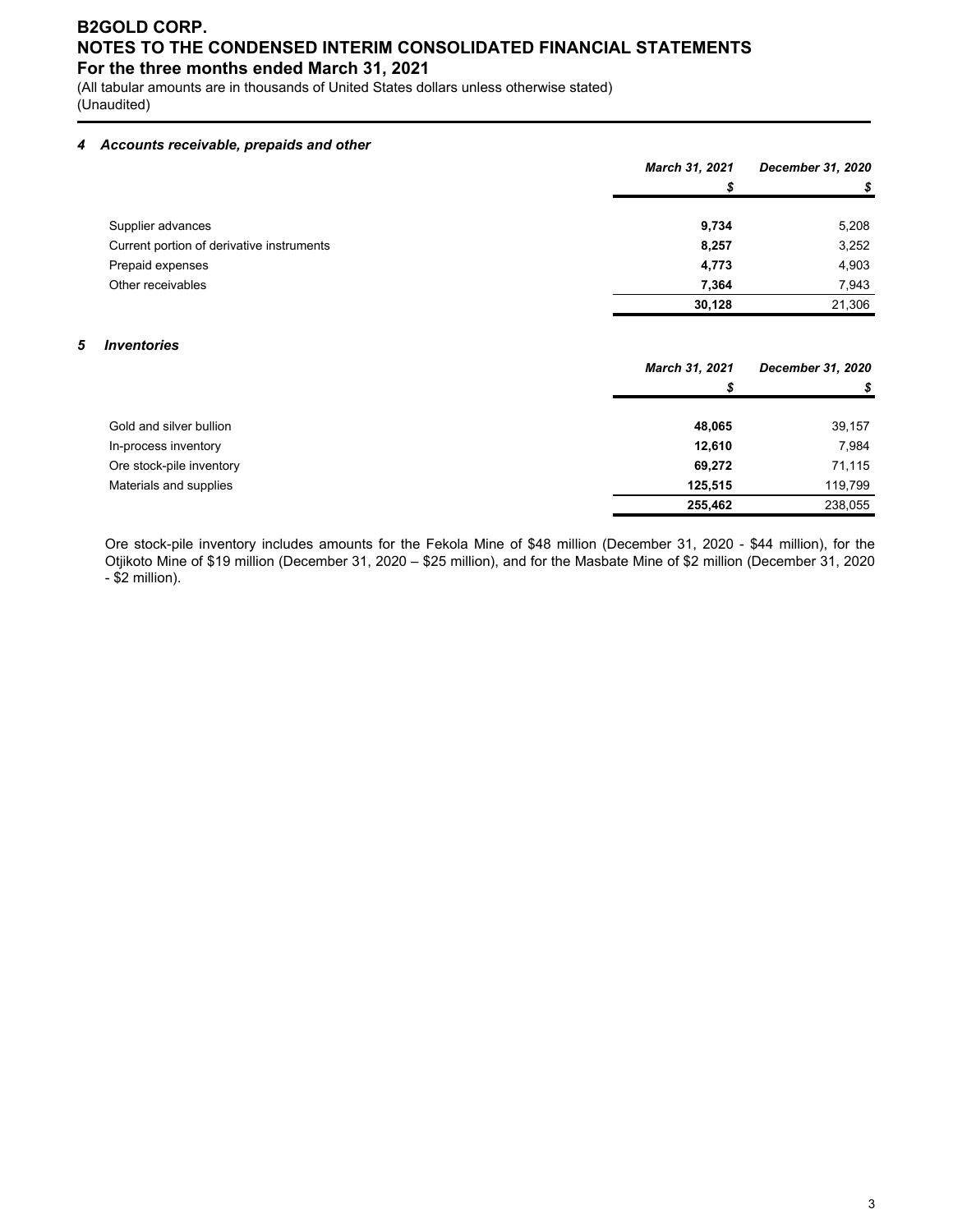(All tabular amounts are in thousands of United States dollars unless otherwise stated) (Unaudited)

#### *6 Mining interests*

|                                                                   | March 31, 2021 | December 31, 2020 |
|-------------------------------------------------------------------|----------------|-------------------|
|                                                                   | \$             | S                 |
| Property, plant and equipment (depletable)                        |                |                   |
| Fekola Mine, Mali                                                 |                |                   |
| Cost                                                              | 1,530,443      | 1,516,134         |
| Accumulated depreciation and depletion                            | (455, 617)     | (416, 559)        |
|                                                                   | 1,074,826      | 1,099,575         |
| Masbate Mine, Philippines                                         |                |                   |
| Cost                                                              | 1,046,977      | 1,046,577         |
| Accumulated depreciation and depletion                            | (384, 046)     | (361, 438)        |
|                                                                   | 662,931        | 685,139           |
| Otjikoto Mine, Namibia                                            |                |                   |
| Cost                                                              | 712,562        | 696,956           |
| Accumulated depreciation and depletion                            | (381, 211)     | (371, 138)        |
|                                                                   | 331,351        | 325,818           |
| Exploration and evaluation properties (pre-depletable)            |                |                   |
| Gramalote, Colombia, net of impairment                            | 98,987         | 95,435            |
| Kiaka, Burkina Faso                                               | 82,409         | 80,927            |
| Anaconda Regional, Mali                                           | 30,230         | 28,991            |
| Ondundu, Namibia                                                  | 10,761         | 10,701            |
| Mocoa Royalty, Colombia                                           | 10,230         | 10,230            |
| Finland Properties, Finland                                       | 9,208          | 9,034             |
| Bantako Nord, Mali                                                | 7,613          | 6,191             |
| Uzbekistan Properties, Uzbekistan                                 | 4,795          | 4,131             |
| Other                                                             | 2,207          | 6,688             |
|                                                                   | 256,440        | 252,328           |
| Corporate & other                                                 |                |                   |
| Office, furniture and equipment, net                              | 26,053         | 24,160            |
|                                                                   | 2,351,601      | 2,387,020         |
| Investments in associates (accounted for using the equity method) |                |                   |
| Calibre, Nicaragua                                                | 81,301         | 76,235            |
|                                                                   | 2,432,902      | 2,463,255         |

#### *Anaconda Regional*

The Company's Malian subsidiary, Menankoto SARL ("Menankoto") applied for a renewal of the Menankoto Permit in early February 2021 but was subsequently advised in early March 2021 that the permit had been granted to a third party. The Company believes that the grant of the exploration permit covering the perimeter of the Menankoto Permit to a third party is contrary to Menankoto's legal rights under both the 2012 Malian Mining Code and the 2019 Malian Mining Code. Discussions with the Government of Mali continue to advance to resolve the issue. The Company strongly believes that Menankoto is entitled to a renewal of the Menankoto Permit under applicable law and in the event discussions with the Government are unsuccessful, the Company intends to pursue all available legal remedies to resolve this issue.

As at March 31, 2021, the Company considered the non-renewal of the Menankoto Permit to be an indicator of impairment for its Anaconda Regional Property which had a carrying value of \$30 million. The Company conducted an impairment analysis whereby the carrying value of the Menankoto Permit was compared to an estimate of its recoverable amount which was determined to be its fair value less costs of disposal ("FVLCD"). FVLCD was determined based on the weightedaverage probabilities of successful return of the Menankoto Permit through available legal remedies applied to a value of the property based on recent market transactions. The Company's analysis concluded that the carrying value of the Anaconda Regional exploration property was not impaired at March 31, 2021.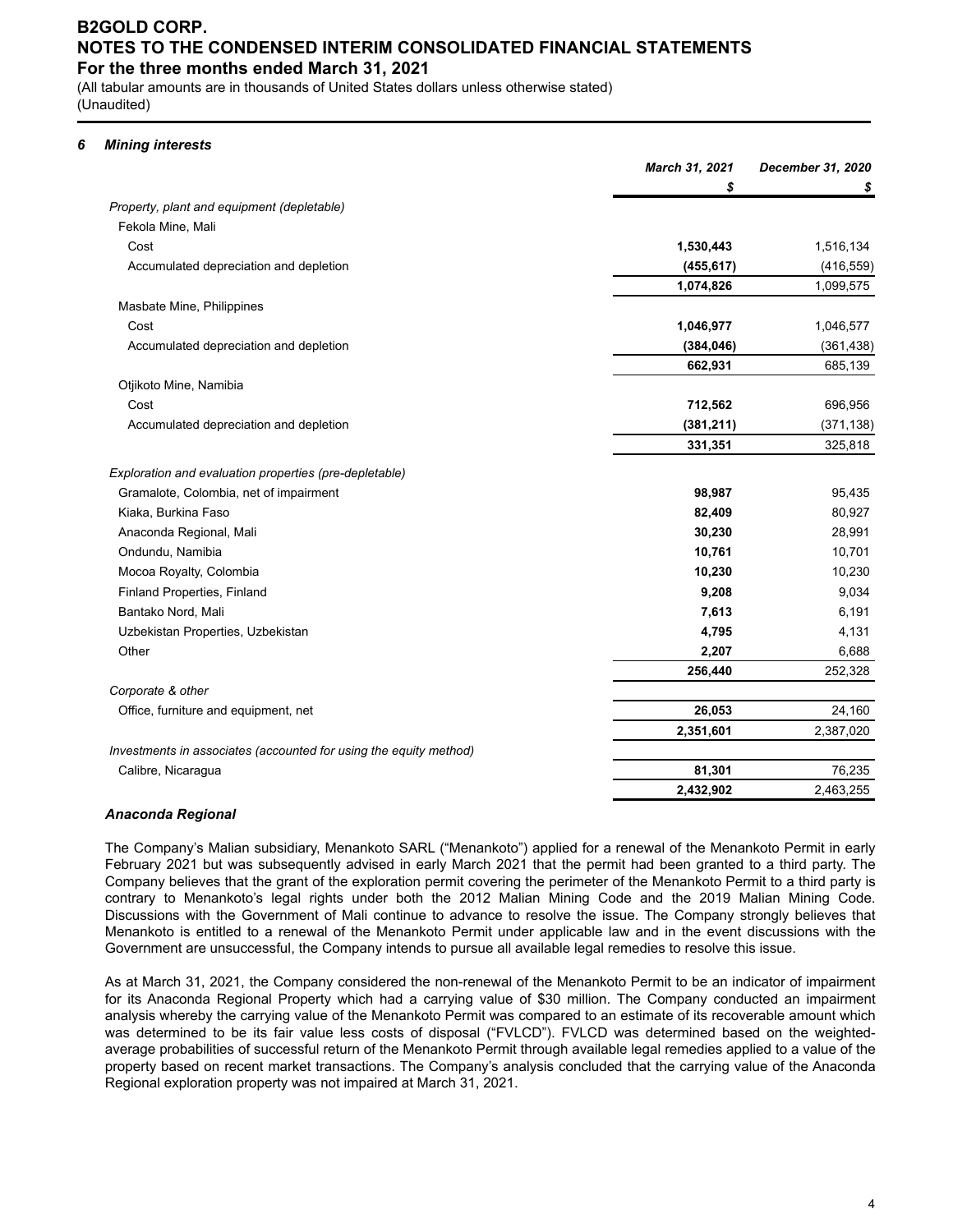(All tabular amounts are in thousands of United States dollars unless otherwise stated) (Unaudited)

#### *Other - Kronk*

On February 17, 2021, the Company's subsidiary Kronk Resources Inc. ("Kronk") entered into an agreement with BeMetals Corp. ("BeMetals") for the sale of Kronk's outstanding common shares. In exchange for its interest in Kronk, the Company will receive 16 million shares of BeMetals. As a result of the transaction, the carrying value of Company's interest in Kronk of \$5 million has been classified as an asset held for sale on the Condensed Interim Consolidated Balance Sheet at March 31, 2021. Subsequent to March 31, 2021 on April 26, 2021 the transaction closed and the Company received 16 million shares in BeMetals valued at \$5 million.

Subsequent to March 31, 2021, in connection with the transaction, the Company purchased approximately 17 million shares of BeMetals valued at Cdn. \$0.44 per share for a total of \$6 million by way of a non-brokered private placement.

#### *Toega*

On April 28, 2020, the Company and its 10% partner GAMS-Mining F&I Ltd ("GAMS") entered into a definitive agreement with West African Resources Limited ("West African") for the sale of the Toega property located in Burkina Faso. As a result of the transaction, the Company's \$9 million share of the non-refundable cash payment was credited to the carrying value of the mineral property and the remaining value of the Toega property of \$12 million has been classified as an asset held for sale on the Condensed Interim Consolidated Balance Sheet at March 31, 2021 and December 31, 2020.

#### *7 Other assets*

|                                        | March 31, 2021 | December 31, 2020 |
|----------------------------------------|----------------|-------------------|
|                                        | S              |                   |
|                                        |                |                   |
| Low-grade stockpile                    | 30,553         | 28,322            |
| Reclamation deposits                   | 19,975         | 19,099            |
| Debt service reserve accounts (Note 8) | 9,417          | 9,805             |
| Long-term investments                  | 7,294          | 9,354             |
| Deferred financing costs               | 4,893          | 5,449             |
| Other                                  | 4,946          | 4,467             |
|                                        | 77,078         | 76,496            |

#### *8 Long-term debt*

|                                                                         | March 31, 2021 | December 31, 2020 |
|-------------------------------------------------------------------------|----------------|-------------------|
|                                                                         |                |                   |
| Equipment loans and lease obligations:                                  |                |                   |
| Fekola equipment loan facilities (net of unamortized transaction costs) | 62,271         | 71,261            |
| Masbate equipment loan facility (net of unamortized transaction costs)  | 6,407          | 7,254             |
| Lease liabilities                                                       | 31,467         | 31,507            |
|                                                                         | 100.145        | 110,022           |
| Less: current portion                                                   | (33, 120)      | (34, 111)         |
|                                                                         | 67,025         | 75,911            |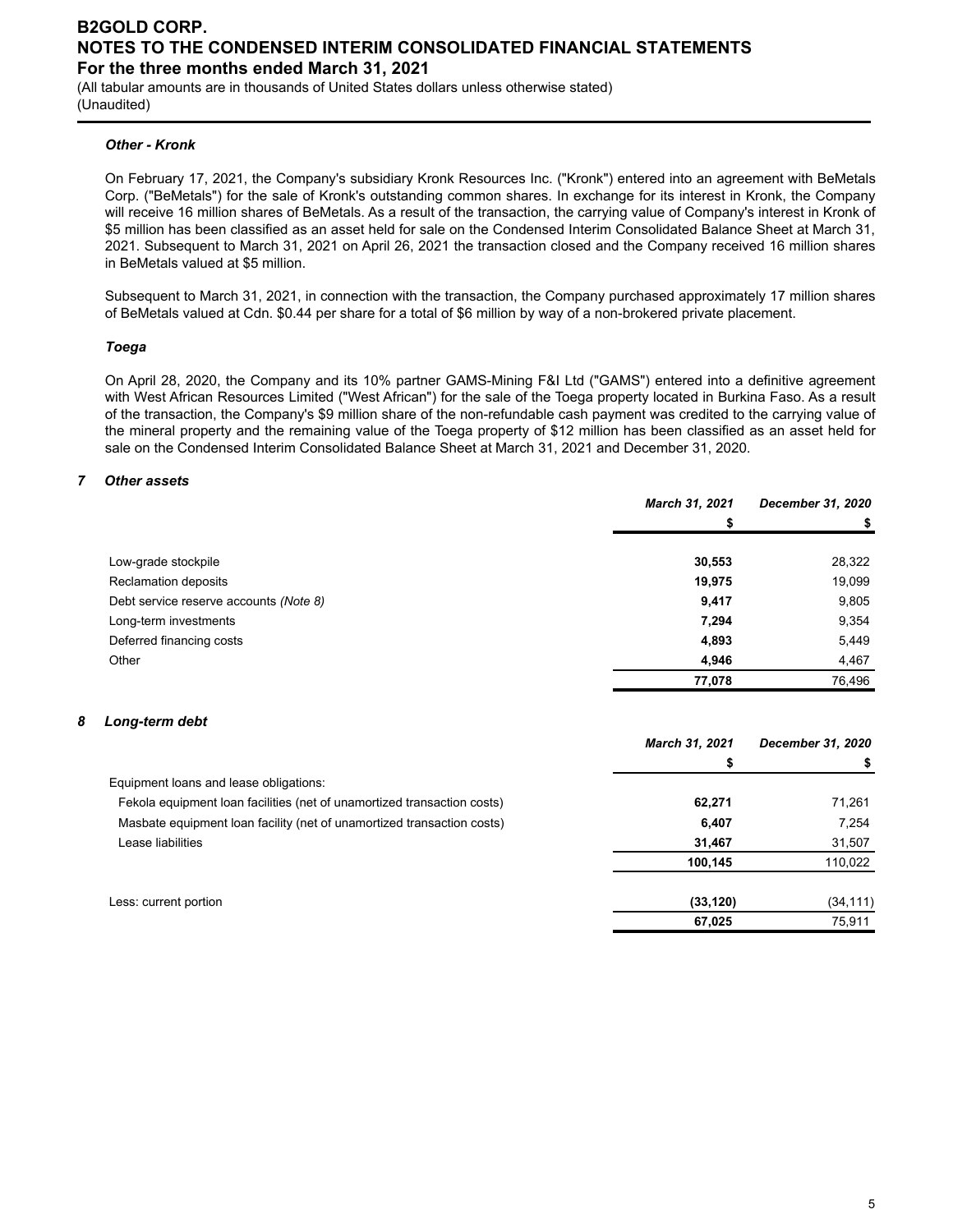(All tabular amounts are in thousands of United States dollars unless otherwise stated) (Unaudited)

The changes in debt balances during the three months ended March 31, 2021 are as follows:

|                                         | <b>Equipment</b><br>loans | Lease<br>liabilities | <b>Total</b> |
|-----------------------------------------|---------------------------|----------------------|--------------|
|                                         | S                         | \$                   | S            |
| Balance at December 31, 2020            | 78,515                    | 31,507               | 110,022      |
| Lease liabilities incurred              |                           | 133                  | 133          |
| Debt repayments                         | (7, 227)                  | (735)                | (7,962)      |
| Foreign exchange (gains) losses         | (2,785)                   | 318                  | (2, 467)     |
| Non-cash interest and financing expense | 175                       | 244                  | 419          |
| Balance at March 31, 2021               | 68,678                    | 31,467               | 100,145      |
| Less current portion                    | (28, 772)                 | (4,348)              | (33, 120)    |
|                                         | 39,906                    | 27,119               | 67,025       |

#### *Revolving credit facility*

The Company has a revolving credit facility ("RCF") with a syndicate of international banks for an aggregate amount of \$600 million. The RCF also allows for an accordion feature whereby upon receipt of additional binding commitments, the facility may be increased to \$800 million any time prior to the maturity date of May 9, 2023. As at March 31, 2021, the Company had available undrawn capacity of \$600 million. The Company has provided security on the RCF in the form of a general security interest over the Company's assets and pledges creating a charge over the shares of certain of the Company's direct and indirect subsidiaries. In connection with the RCF, the Company must also maintain certain ratios for leverage and interest coverage. As at March 31, 2021, the Company was in compliance with these debt covenants.

#### *Fekola equipment loan facilities*

For the first Fekola equipment facility, the Company is required to maintain a deposit in a debt service reserve account ("DSRA") equal at all times to the total of the principal, interest and other payments that become payable over the next six month period. At March 31, 2021, the balance in the DSRA was Euro 8 million (\$9 million equivalent). There is no requirement to maintain a DSRA for the second Fekola equipment facility.

#### *9 Share capital*

The Company's authorized share capital consists of an unlimited number of common shares and an unlimited number of preferred shares. As at March 31, 2021, the Company had 1,051,697,473 common shares outstanding, including 1,705,000 common shares being held in trust under the Company's Incentive Plan. No preferred shares were outstanding.

On March 16, 2021, the Company paid a dividend of \$0.04 per share totaling \$42 million. On March 23, 2020, the Company paid a dividend of \$0.01 per share totaling \$10 million.

For the three months ended March 31, 2021, share-based payments expense relating to the vesting of stock options, was \$1 million (2020 - \$2 million). For the three months ended March 31, 2021, the Company issued 1 million shares for proceeds of \$1 million upon the exercise of stock options. The weighted average market price of the shares at the time of exercise was Cdn. \$6.49. As at March 31, 2021, 16 million stock options were outstanding.

For the three months ended March 31, 2021, share-based payments expense relating to the vesting of restricted share units ("RSUs") was \$1 million (2020 - \$2 million). As at March 31, 2021, 4 million RSUs were outstanding.

For the three months ended March 31, 2021, share-based payments expense relating to the vesting of performance share units ("PSUs") was \$1 million (2020 - \$0 million). As at March 31, 2021, 2 million PSUs were outstanding.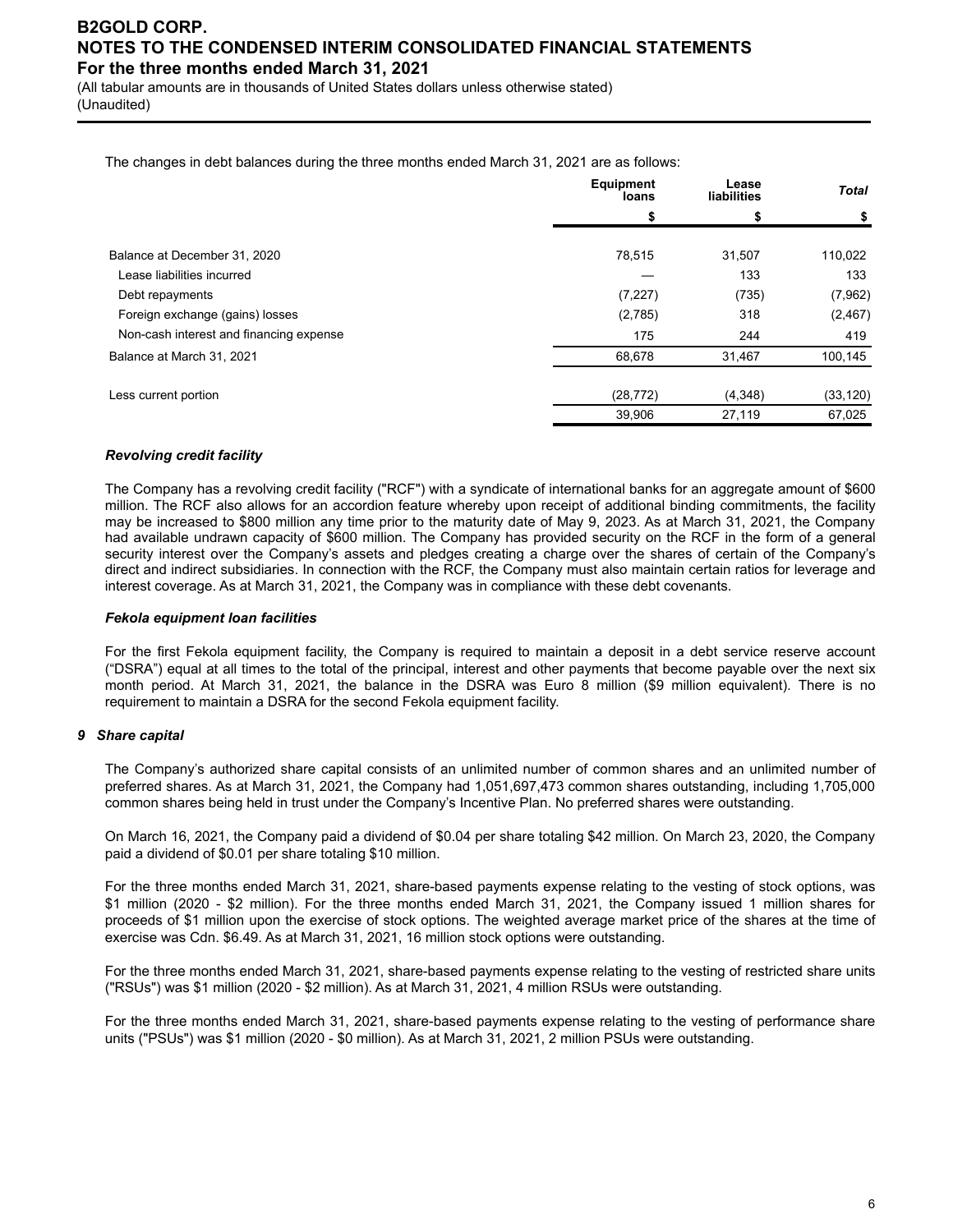(All tabular amounts are in thousands of United States dollars unless otherwise stated) (Unaudited)

#### *Earnings per share*

The following is the calculation of net income and diluted net income attributable to shareholders of the Company for the period:

|                                                                                 | For the three<br>months ended<br><b>March 31, 2021</b> |      | For the three<br>months ended<br>March 31, 2020 |
|---------------------------------------------------------------------------------|--------------------------------------------------------|------|-------------------------------------------------|
| Net income and diluted net income (attributable to shareholders of the Company) | 91.555                                                 | - \$ | 72.287                                          |

The following is the calculation of diluted weighted average number of common shares outstanding for the period:

|                                                                             | For the three<br>months ended<br>March 31, 2021 | For the three<br>months ended<br>March 31, 2020 |
|-----------------------------------------------------------------------------|-------------------------------------------------|-------------------------------------------------|
| Basic weighted average number of common shares outstanding (in thousands)   | 1,051,544                                       | 1,035,032                                       |
| Effect of dilutive securities:                                              |                                                 |                                                 |
| Stock options                                                               | 6,747                                           | 10.922                                          |
| Restricted share units                                                      | 2,190                                           | 1,727                                           |
| Performance share units                                                     | 1,525                                           | 262                                             |
| Diluted weighted average number of common shares outstanding (in thousands) | 1,062,006                                       | 1,047,943                                       |
| The following is the basic and diluted earnings per share:                  |                                                 |                                                 |

|                                                                         | For the three<br>months ended<br><b>March 31, 2021</b> |      | For the three<br>months ended<br>March 31, 2020 |      |
|-------------------------------------------------------------------------|--------------------------------------------------------|------|-------------------------------------------------|------|
| <b>Earnings per share</b> (attributable to shareholders of the Company) |                                                        |      |                                                 |      |
| Basic                                                                   |                                                        | 0.09 | \$.                                             | 0.07 |
| <b>Diluted</b>                                                          | \$                                                     | 0.09 |                                                 | 0.07 |

#### *10 Non-controlling interest*

The following is a continuity schedule of the Company's non-controlling interests:

|                                                 | Fekola | <b>Masbate</b> | Otjikoto | Other | <b>Total</b> |
|-------------------------------------------------|--------|----------------|----------|-------|--------------|
|                                                 | \$     |                |          |       |              |
| Balance at December 31, 2020                    | 51,992 | 16,302         | 20,727   | (447) | 88,574       |
| Share of net income                             | 6,004  | 22             | 780      | 471   | 7,277        |
| Distributions to non-controlling interest       |        |                | (2,000)  |       | (2,000)      |
| Purchase of non-controlling interest            |        |                |          | 1,099 | 1,099        |
| Interest on loan to non-controlling<br>interest | (785)  |                |          |       | (785)        |
| Other                                           |        |                | 19       |       | 19           |
| Balance at March 31, 2021                       | 57,211 | 16.324         | 19.526   | 1.123 | 94,184       |

#### *11 Derivative financial instruments*

#### *Fuel derivatives*

During the three months ended March 31, 2021, the Company entered into additional forward contracts for the purchase of 13,871,000 litres of fuel oil and 12,449,000 litres of gas oil with settlements scheduled between February 2022 and April 2023. These derivative instruments were not designated as hedges by the Company and are being recorded at fair value through profit and loss ("FVTPL").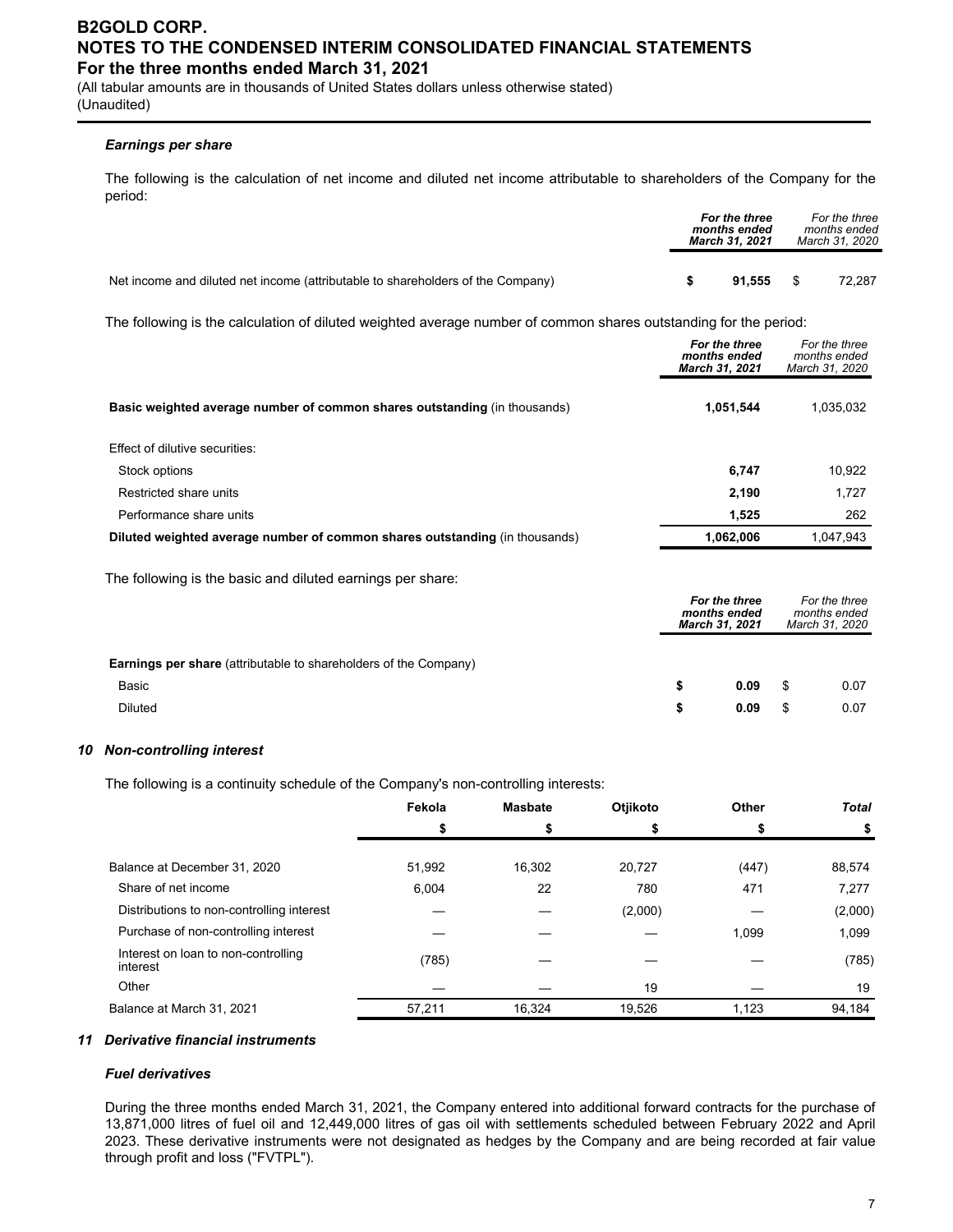(All tabular amounts are in thousands of United States dollars unless otherwise stated) (Unaudited)

The following is a summary, by maturity dates, of the Company's fuel derivatives contracts outstanding as at March 31, 2021:

|                       | 2021       | 2022       | 2023       | Total      |
|-----------------------|------------|------------|------------|------------|
| Forward - fuel oil:   |            |            |            |            |
| Litres (thousands)    | 35,285     | 36,976     | 9,147      | 81,408     |
| Average strike price  | \$<br>0.26 | \$<br>0.29 | \$<br>0.32 | \$<br>0.28 |
| Forward - gas oil:    |            |            |            |            |
| Litres (thousands)    | 33,603     | 33,780     | 8,657      | 76,040     |
| Average strike price  | \$<br>0.32 | \$<br>0.36 | \$<br>0.41 | \$<br>0.35 |
| Collars - fuel oil:   |            |            |            |            |
| Litres (thousand)     | 7,067      |            |            | 7,067      |
| Average ceiling price | \$<br>0.26 | \$         | \$         | \$<br>0.26 |
| Average floor price   | \$<br>0.39 | \$         | \$         | \$<br>0.39 |
| Collars - gas oil:    |            |            |            |            |
| Litres (thousand)     | 5,008      |            |            | 5,008      |
| Average ceiling price | \$<br>0.40 | \$         | \$         | \$<br>0.40 |
| Average floor price   | \$<br>0.57 | \$         | \$         | \$<br>0.57 |

The unrealized fair value of these contracts at March 31, 2021 was \$11 million.

#### *Interest rate swaps*

On January 24, 2019, the Company entered into a series of interest swaps with a notional amount of \$125 million with settlements scheduled between April 2019 and July 2021. Under these contracts, the Company receives a floating rate equal to the 3 month United States dollar LIBOR rate and pays a fixed rate of between 2.36% and 2.67%. These derivative instruments were not designated as hedges by the Company and are being recorded at FVTPL. The unrealized fair value of these contracts at March 31, 2021 was \$(1) million.

#### *12 Financial instruments*

The Company's financial assets and liabilities are classified based on the lowest level of input significant to the fair value measurement based on the fair value hierarchy:

Level 1 – quoted prices in active markets for identical assets or liabilities;

Level 2 – inputs other than quoted prices included in Level 1 that are observable for the asset or liability, either directly (i.e. as prices) or indirectly (i.e. derived from prices); and

Level 3 – inputs for the asset or liability that are not based on observable market data.

As at March 31, 2021, the Company's financial assets and liabilities that are measured and recognized at fair value on a recurring basis are categorized as follows:

|                                     |         | As at March 31, 2021 |         | As at December 31, 2020 |
|-------------------------------------|---------|----------------------|---------|-------------------------|
|                                     | Level 1 | Level 2              | Level 1 | Level 2                 |
|                                     |         |                      |         |                         |
|                                     |         |                      |         |                         |
| Long-term investments (Note 7)      | 7.294   |                      | 9,354   |                         |
| Fuel derivative contracts (Note 11) |         | 11.141               |         | 4,600                   |
| Interest rate swaps (Note 11)       |         | (1, 350)             |         | (2,059)                 |

The Company's long-term investments consist of shares of publicly traded mining companies. The fair values of these were determined using market quotes from an active market for each investment.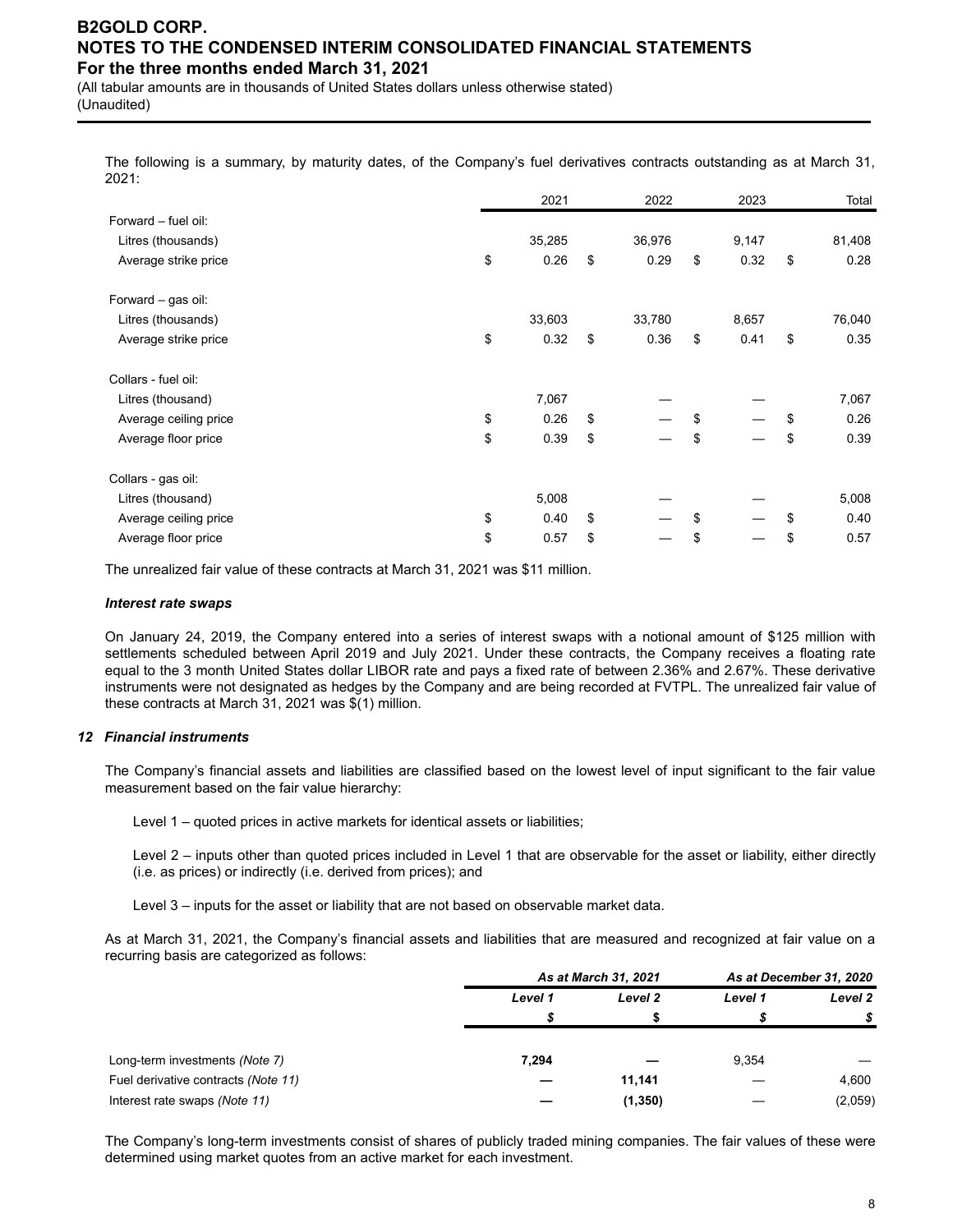(All tabular amounts are in thousands of United States dollars unless otherwise stated) (Unaudited)

The fair value of the Company's fuel derivative contracts and interest rate swaps were determined using prevailing market rates for instruments with similar characteristics.

The fair value of the Company's long-term debt also approximates its carrying value as it has a floating interest rate and the Company's credit spread has remained approximately consistent. The fair value of the Company's other financial instruments approximate their carrying value due to their short-term nature.

#### *13 Income and other taxes*

Income tax expense differs from the amount that would result from applying the Canadian federal and provincial income tax rates to earnings from operations before taxes. These differences result from the following items:

|                                                                   | For the three<br>months ended<br><b>March 31, 2021</b> | For the three<br>months ended<br>March 31, 2020 |
|-------------------------------------------------------------------|--------------------------------------------------------|-------------------------------------------------|
|                                                                   | \$                                                     | S                                               |
| Income from operations before taxes                               | 154,991                                                | 159,887                                         |
| Canadian federal and provincial income tax rates                  | 27.00 %                                                | 27.00 %                                         |
| Income tax expense at statutory rates                             | 41,848                                                 | 43,169                                          |
| Increase (decrease) attributable to:                              |                                                        |                                                 |
| Effects of different foreign statutory tax rates                  | 6,104                                                  | 7,823                                           |
| Change in income tax rates                                        | (20, 144)                                              |                                                 |
| Future withholding tax                                            | 14,831                                                 |                                                 |
| Non-deductible expenditures                                       | 6,111                                                  | 7,759                                           |
| Use of losses and temporary differences not previously recognised | (2,830)                                                |                                                 |
| Losses for which no tax benefit has been recorded                 | 145                                                    | 5.652                                           |
| Benefit of optional tax deductions                                | (4,507)                                                | (2,940)                                         |
| Withholding tax                                                   | 702                                                    | 1,658                                           |
| Change due to foreign exchange                                    | 14,198                                                 | 14,980                                          |
| Non-taxable portion of gains                                      | (684)                                                  | (864)                                           |
| Amounts under (over) provided in prior years                      | 385                                                    | (358)                                           |
| Income tax expense                                                | 56,159                                                 | 76,879                                          |
| Current income tax, withholding and other taxes                   | 41,126                                                 | 63,470                                          |
| Deferred income tax expense                                       | 15,033                                                 | 13,409                                          |
| Income tax expense                                                | 56,159                                                 | 76,879                                          |

Included in current income tax expense for the three months ended March 31, 2021 is \$8 million (2020 - \$10 million) related to the State of Mali's 10% priority dividend on its free carried interest in the Fekola Mine. This priority dividend is accounted for as an income tax in accordance with IAS 12, *Income Taxes.*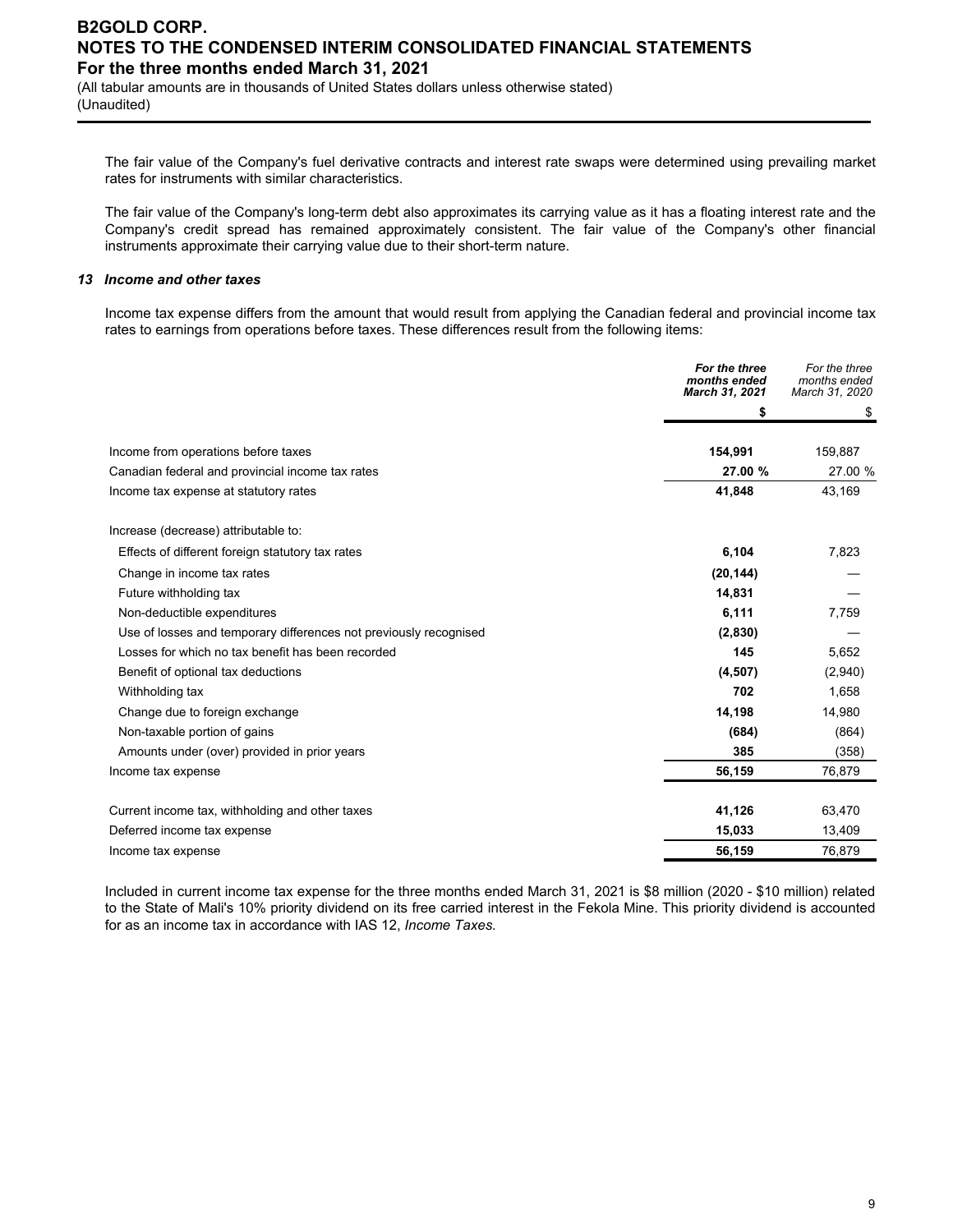(All tabular amounts are in thousands of United States dollars unless otherwise stated) (Unaudited)

### *14 Supplementary cash flow information*

Supplementary disclosure of cash flow information is provided in the tables below:

#### *Non-cash charges (credits):*

|                                                  | For the three<br>months ended<br>March 31, 2021 | For the three<br>months ended<br>March 31, 2020 |
|--------------------------------------------------|-------------------------------------------------|-------------------------------------------------|
|                                                  |                                                 |                                                 |
|                                                  |                                                 |                                                 |
| Depreciation and depletion                       | 66,727                                          | 70,612                                          |
| Interest and financing expense                   | 1,473                                           | 3,724                                           |
| Share-based payments (Note 9)                    | 1,166                                           | 3,647                                           |
| Unrealized (gain) loss on derivative instruments | (7, 251)                                        | 10,848                                          |
| Deferred income tax expense (Note 13)            | 15,033                                          | 13,409                                          |
| Share of net income of associate                 | (5,066)                                         | (6,400)                                         |
| Other                                            | 3,117                                           | 8,689                                           |
|                                                  | 75,199                                          | 104.529                                         |

#### *Changes in non-cash working capital:*

|                                          | For the three<br>months ended<br>March 31, 2021 | For the three<br>months ended<br>March 31, 2020 |
|------------------------------------------|-------------------------------------------------|-------------------------------------------------|
|                                          |                                                 | S                                               |
|                                          |                                                 |                                                 |
| Accounts receivable and prepaids         | (3, 817)                                        | 862                                             |
| Value-added and other tax receivables    | (15, 934)                                       | 464                                             |
| Inventories                              | (11, 819)                                       | (8,687)                                         |
| Accounts payable and accrued liabilities | (4,378)                                         | (3,266)                                         |
| Current income and other taxes payable   | 11,082                                          | 42,370                                          |
|                                          | (24, 866)                                       | 31,743                                          |

#### *Other exploration and development:*

|                                    | For the three<br>months ended<br>March 31, 2021 | For the three<br>months ended<br>March 31, 2020 |
|------------------------------------|-------------------------------------------------|-------------------------------------------------|
|                                    | \$                                              | \$                                              |
|                                    |                                                 |                                                 |
| Fekola Mine, exploration           | (3,087)                                         | (870)                                           |
| Masbate Mine, exploration          | (1,086)                                         | (1,617)                                         |
| Otjikoto Mine, exploration         | (476)                                           | (372)                                           |
| Anaconda Regional, exploration     | (1,216)                                         | (1, 330)                                        |
| Kiaka Project, exploration         | (1, 477)                                        | (495)                                           |
| Ondundu Project, exploration       | (59)                                            | (183)                                           |
| Finland Properties, exploration    | (174)                                           | (374)                                           |
| Bantako Nord, exploration          | (1, 515)                                        | (1,524)                                         |
| Uzbekistan Properties, exploration | (664)                                           | (645)                                           |
| Other                              | (417)                                           | (1, 954)                                        |
|                                    | (10, 171)                                       | (9, 364)                                        |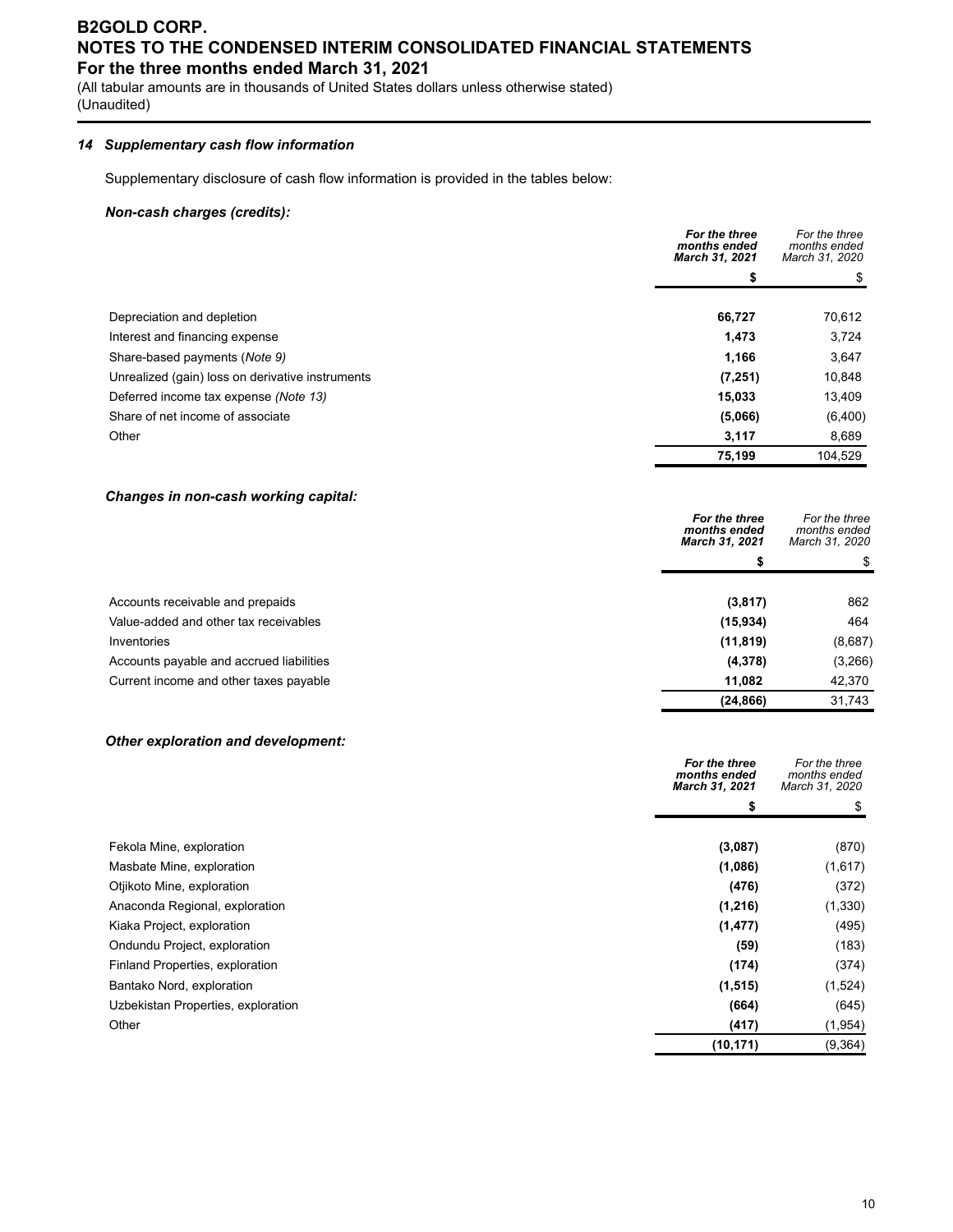(All tabular amounts are in thousands of United States dollars unless otherwise stated) (Unaudited)

#### *Non-cash investing and financing activities:*

|                                                                         | For the three<br>months ended<br><b>March 31, 2021</b> | For the three<br>months ended<br>March 31, 2020 |
|-------------------------------------------------------------------------|--------------------------------------------------------|-------------------------------------------------|
|                                                                         |                                                        |                                                 |
| Interest on loan to non-controlling interest                            | 924                                                    | 933                                             |
| Share-based payments, capitalized to mineral property interests         | 25                                                     | 158                                             |
| Change in current liabilities relating to mineral property expenditures | (1,208)                                                | 1,080                                           |
| Foreign exchange gain on Fekola equipment loan facilities               | 2,784                                                  | 864                                             |

For the three months ended March 31, 2021, the Company paid \$22 million of current income tax, withholding and other taxes in cash (2020 - \$14 million).

#### *15 Segmented information*

The Company's reportable operating segments for 2021 include its mining operations, namely the Fekola, Masbate and Otjikoto mines. The "Other Mineral Properties" segment consists of the Company's interests in mineral properties which are at various stages of exploration and development, including the Company's interests in the Gramalote Project and Calibre. The "Corporate and Other" segment includes corporate operations.

The Company's segments are summarized in the following tables:

|                          | For the three months ended March 31, 2021 |                               |                  |                                              |                      |              |  |
|--------------------------|-------------------------------------------|-------------------------------|------------------|----------------------------------------------|----------------------|--------------|--|
|                          | Fekola<br><b>Mine</b>                     | <b>Masbate</b><br><b>Mine</b> | Otjikoto<br>Mine | Other<br><b>Mineral</b><br><b>Properties</b> | Corporate<br>& Other | <b>Total</b> |  |
|                          | \$                                        | \$                            | \$               | \$                                           | \$                   | \$           |  |
| External gold revenue    | 215.740                                   | 98.455                        | 48.107           |                                              |                      | 362,302      |  |
| <b>Production costs</b>  | 57.611                                    | 31,985                        | 22,036           |                                              |                      | 111,632      |  |
| Depreciation & depletion | 36.025                                    | 20.215                        | 10.487           | 14                                           | 547                  | 67,288       |  |
| Net income (loss)        | 44.621                                    | 44.339                        | 6.717            | 4,627                                        | (1, 472)             | 98,832       |  |
| Capital expenditures     | 20.483                                    | 7.650                         | 19.351           | 8.989                                        | 1,515                | 57,988       |  |
| <b>Total assets</b>      | 1.447.173                                 | 822.823                       | 454.574          | 369.153                                      | 307.531              | 3.401.254    |  |

#### *For the three months ended March 31, 2020*

|                          | Fekola<br><b>Mine</b> | <b>Masbate</b><br>Mine | Otjikoto<br><b>Mine</b> | Other<br>Mineral<br><b>Properties</b> | Corporate<br>& Other | <b>Total</b> |  |
|--------------------------|-----------------------|------------------------|-------------------------|---------------------------------------|----------------------|--------------|--|
|                          | \$                    | \$                     | \$                      | \$                                    | \$                   | \$           |  |
|                          |                       |                        |                         |                                       |                      |              |  |
| External gold revenue    | 239,626               | 74.414                 | 66,258                  |                                       |                      | 380,298      |  |
| Production costs         | 43,101                | 31,010                 | 17,445                  |                                       |                      | 91,556       |  |
| Depreciation & depletion | 39,215                | 12,558                 | 18,839                  |                                       | 254                  | 70,866       |  |
| Net income (loss)        | 85.409                | 19,216                 | 1.102                   | 5.675                                 | (28, 394)            | 83,008       |  |
| Capital expenditures     | 75,003                | 6,378                  | 12.104                  | 19,183                                | 40                   | 112,708      |  |
| Total assets             | 1,317,874             | 655.297                | 444.917                 | 327.067                               | 71.274               | 2,816,429    |  |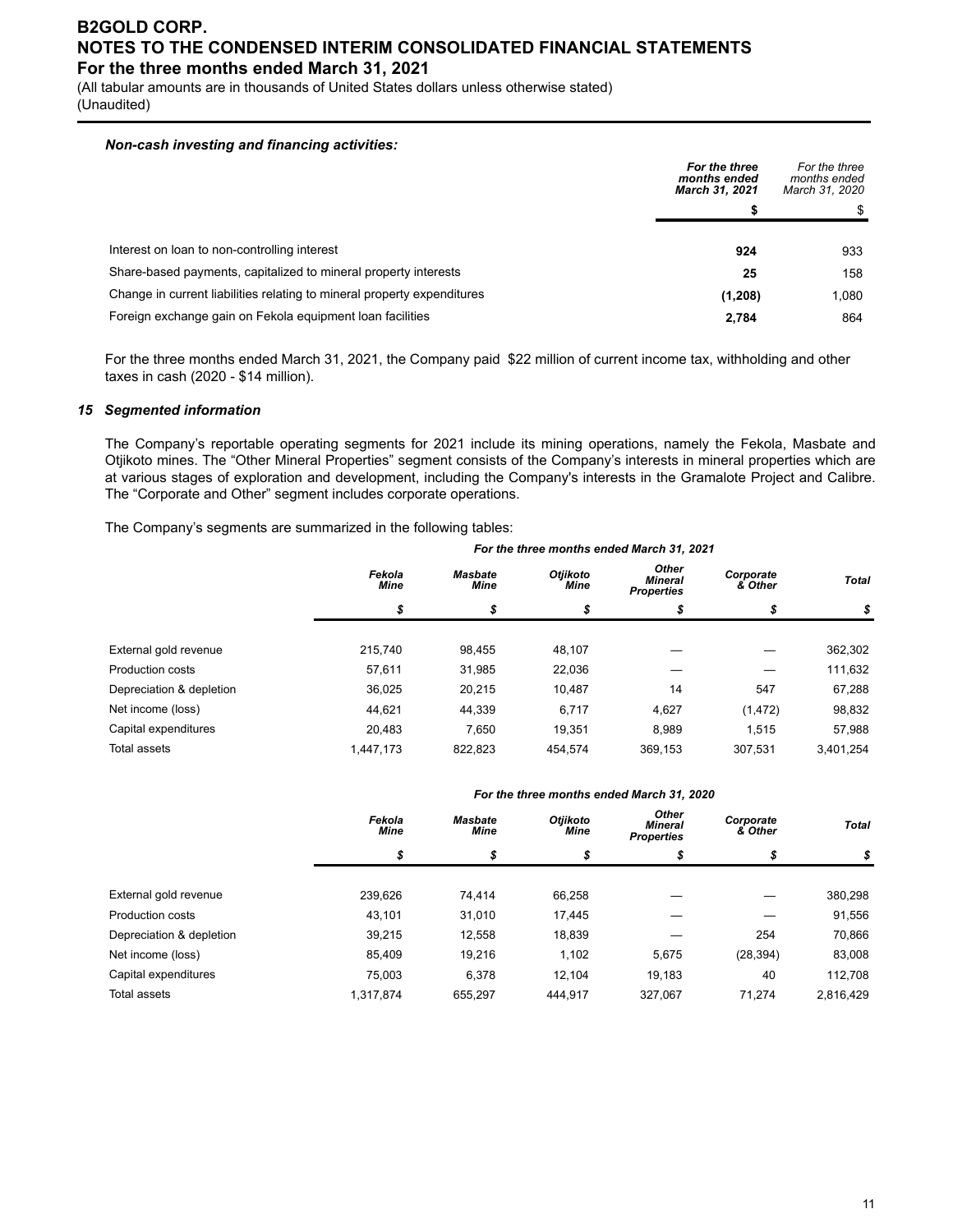(All tabular amounts are in thousands of United States dollars unless otherwise stated) (Unaudited)

The Company's mining interests are located in the following geographical locations:

|                     | March 31, 2021 | <b>December 31, 2020</b><br>\$ |  |
|---------------------|----------------|--------------------------------|--|
|                     | \$             |                                |  |
| Mining interests    |                |                                |  |
| Mali                | 1,112,781      | 1,134,868                      |  |
| Philippines         | 662,931        | 685,139                        |  |
| Namibia             | 342,443        | 336,897                        |  |
| Colombia            | 109,217        | 105,665                        |  |
| <b>Burkina Faso</b> | 82,904         | 81,382                         |  |
| Nicaragua           | 81,301         | 76,235                         |  |
| Canada              | 26,053         | 24,160                         |  |
| Finland             | 9,208          | 9,034                          |  |
| Other               | 6,064          | 9,875                          |  |
|                     | 2,432,902      | 2,463,255                      |  |

#### *16 Commitments*

As at March 31, 2021, the Company had the following commitments (in addition to those disclosed elsewhere in these financial statements):

- For payments at the Fekola Mine of \$5 million for major overhauls, \$1 million related to the solar plant and \$3 million for other capital projects, all of which is expected to be incurred in 2021.
- For payments at the Masbate Mine of \$1 million related to tailings facility upgrades and \$1 million for access to new areas in the mine plan, all of which is expected to be incurred in 2021.
- For payments of \$51 million for the Wolfshag underground project at the Otjikoto Mine, of which \$15 million is expected to be incurred in 2021 and \$36 million is expected to be incurred in 2022.
- For payments at the Gramalote Project of \$2 million for the Company's share of development costs all of which is expected to be incurred in 2021.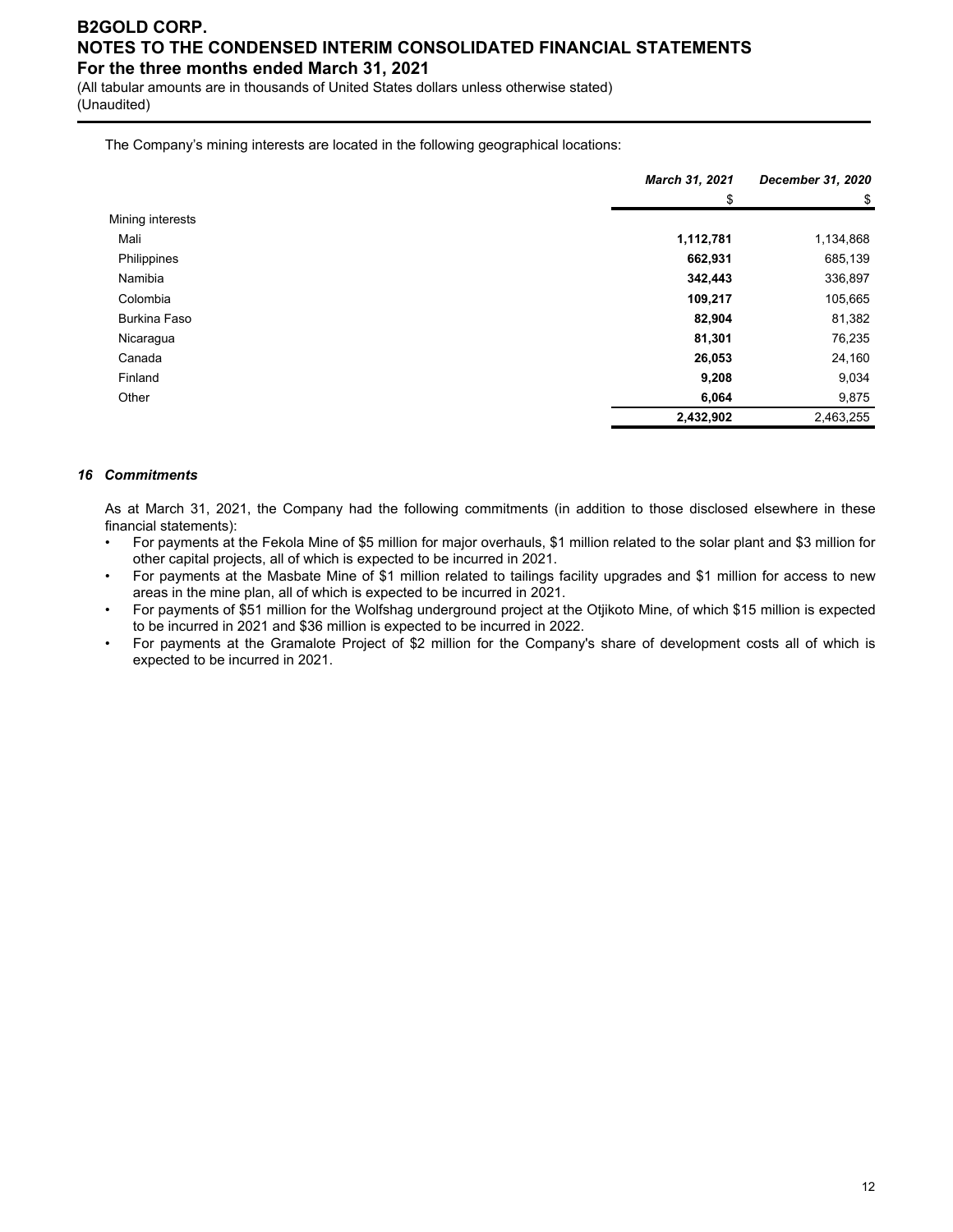# **B2GOLD CORP. MINING INTERESTS SCHEDULE (NOTE 17) For the three months ended March 31, 2021**

(All tabular amounts are in thousands of United States dollars) (Unaudited)

|                                                                   | Cost                               |                          |                          |                                               |                                    | <b>Accumulated depreciation</b>    |                                 |                          |                                    | Net carrying value                 |                                    |  |
|-------------------------------------------------------------------|------------------------------------|--------------------------|--------------------------|-----------------------------------------------|------------------------------------|------------------------------------|---------------------------------|--------------------------|------------------------------------|------------------------------------|------------------------------------|--|
|                                                                   | <b>Balance</b> at<br>Dec. 31, 2020 | <b>Additions</b>         | <b>Disposals</b>         | Reclass /<br>Mine<br>restoration<br>movements | <b>Balance</b> at<br>Mar. 31, 2021 | <b>Balance</b> at<br>Dec. 31, 2020 | <b>Depreciation</b>             | <b>Disposals</b>         | <b>Balance</b> at<br>Mar. 31, 2021 | <b>Balance</b> at<br>Mar. 31, 2021 | <b>Balance</b> at<br>Dec. 31, 2020 |  |
|                                                                   | \$                                 | \$                       | \$                       | \$                                            | \$                                 | \$                                 | \$                              | \$                       | \$                                 | \$                                 | \$                                 |  |
| Property, plant and equipment (depletable)                        |                                    |                          |                          |                                               |                                    |                                    |                                 |                          |                                    |                                    |                                    |  |
| Fekola                                                            | 1,516,134                          | 20,402                   | (2,624)                  | (3, 469)                                      | 1,530,443                          | (416, 559)                         | (39, 584)                       | 526                      | (455, 617)                         | 1,074,826                          | 1,099,575                          |  |
| Masbate                                                           | 1,046,577                          | 6,744                    | $\overline{\phantom{0}}$ | (6, 344)                                      | 1,046,977                          | (361, 438)                         | (22, 608)                       | $\overline{\phantom{m}}$ | (384, 046)                         | 662,931                            | 685,139                            |  |
| Otjikoto                                                          | 696,956                            | 18,322                   | (58)                     | (2,658)                                       | 712,562                            | (371, 138)                         | (10, 122)                       | 49                       | (381, 211)                         | 331,351                            | 325,818                            |  |
|                                                                   | 3,259,667                          | 45,468                   | (2,682)                  | (12, 471)                                     | 3,289,982                          | (1, 149, 135)                      | (72, 314)                       | 575                      | (1, 220, 874)                      | 2,069,108                          | 2,110,532                          |  |
| Exploration & evaluation properties (pre-depletable)              |                                    |                          |                          |                                               |                                    |                                    |                                 |                          |                                    |                                    |                                    |  |
| Gramalote                                                         | 95,435                             | 3,552                    |                          | -                                             | 98,987                             |                                    |                                 |                          |                                    | 98,987                             | 95,435                             |  |
| Kiaka                                                             | 80,927                             | 1,482                    |                          |                                               | 82,409                             |                                    |                                 |                          |                                    | 82,409                             | 80,927                             |  |
| Anaconda Regional                                                 | 28,991                             | 1,239                    |                          |                                               | 30,230                             |                                    |                                 |                          |                                    | 30,230                             | 28,991                             |  |
| Ondundu                                                           | 10,701                             | 60                       |                          |                                               | 10,761                             | —                                  |                                 |                          | —                                  | 10,761                             | 10,701                             |  |
| Mocoa Royalty                                                     | 10,230                             | $\overline{\phantom{m}}$ |                          |                                               | 10,230                             |                                    |                                 |                          |                                    | 10,230                             | 10,230                             |  |
| Finland                                                           | 9,034                              | 174                      |                          |                                               | 9,208                              |                                    |                                 |                          |                                    | 9,208                              | 9,034                              |  |
| <b>Bantako Nord</b>                                               | 6,191                              | 1,422                    |                          | $\overline{\phantom{0}}$                      | 7,613                              | —                                  |                                 |                          | —                                  | 7,613                              | 6,191                              |  |
| Uzbekistan                                                        | 4,131                              | 664                      |                          | $\overline{\phantom{0}}$                      | 4,795                              | —                                  |                                 |                          | -                                  | 4,795                              | 4,131                              |  |
| Other                                                             | 6,688                              | 413                      | -                        | (4,894)                                       | 2,207                              | —                                  |                                 | -                        |                                    | 2,207                              | 6,688                              |  |
|                                                                   | 252,328                            | 9,006                    | $\qquad \qquad -$        | (4,894)                                       | 256,440                            | $\overline{\phantom{m}}$           | $\hspace{0.1mm}-\hspace{0.1mm}$ | $\overline{\phantom{0}}$ | $\overline{\phantom{m}}$           | 256,440                            | 252,328                            |  |
| Corporate                                                         |                                    |                          |                          |                                               |                                    |                                    |                                 |                          |                                    |                                    |                                    |  |
| Office, furniture & equipment                                     | 28,394                             | 2,440                    |                          |                                               | 30,834                             | (4,234)                            | (547)                           | $=$                      | (4,781)                            | 26,053                             | 24,160                             |  |
|                                                                   | 3,540,389                          | 56,914                   |                          |                                               |                                    | (1, 153, 369)                      |                                 | 575                      |                                    | 2,351,601                          | 2,387,020                          |  |
|                                                                   |                                    |                          | (2,682)                  | (17, 365)                                     | 3,577,256                          |                                    | (72, 861)                       |                          | (1, 225, 655)                      |                                    |                                    |  |
| Investments in associates (accounted for using the equity method) |                                    |                          |                          |                                               |                                    |                                    |                                 |                          |                                    |                                    |                                    |  |
| Calibre                                                           | 76,235                             | 5,066                    | $\qquad \qquad -$        | $\overline{\phantom{m}}$                      | 81,301                             | $\overline{\phantom{m}}$           | $\overline{\phantom{m}}$        | $\qquad \qquad -$        |                                    | 81,301                             | 76,235                             |  |
|                                                                   | 3.616.624                          | 61,980                   | (2,682)                  | (17, 365)                                     | 3,658,557                          | (1, 153, 369)                      | (72, 861)                       | 575                      | (1, 225, 655)                      | 2,432,902                          | 2,463,255                          |  |